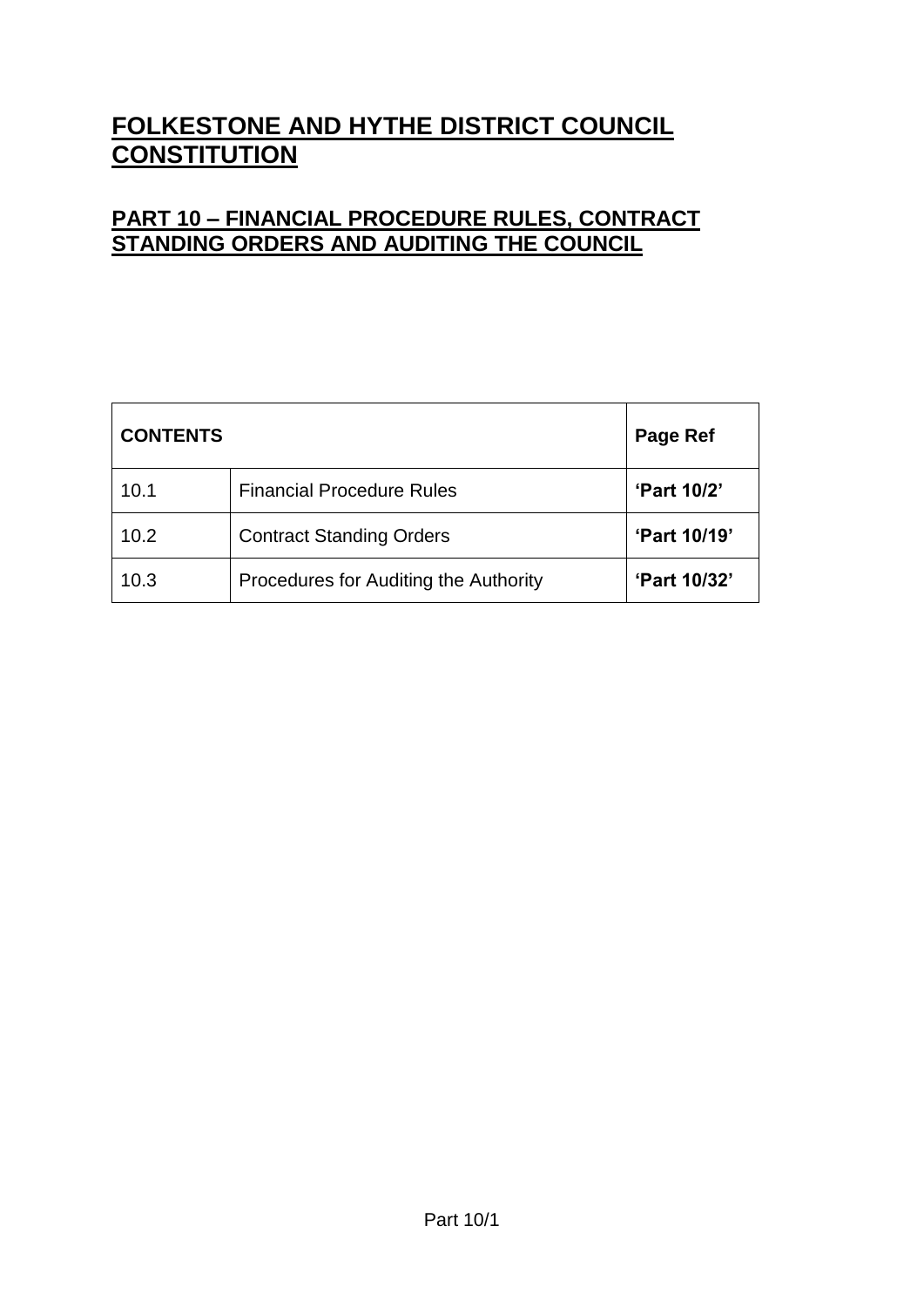## **PART 10 – FINANCIAL AND OTHER RULES**

#### **PART 10.1 – INTRODUCTION AND STATUS OF THE FINANCIAL PROCEDURE RULES**

#### **1. WHAT ARE FINANCIAL PROCEDURE RULES?**

- **1.1** The Financial Procedure Rules provide the framework for managing the Council's financial affairs and for resources that the Council and its employees manage on behalf of others. The rules identify the financial responsibilities of full Council, the Cabinet, the Audit and Governance Committee, the Head of Paid Service, the Chief Finance Officer (S151 Officer), the Monitoring Officer, Directors, and other employees.
- **1.2** The Financial Procedure Rules set out the minimum requirements to be followed and must be read in conjunction with the information and guidelines set out in the Council's Financial Procedure Rules Guidance which is set out on the Council's intranet under the Financial Information section.

#### **2. WHO DO THE RULES APPLY TO?**

The rules apply to every councillor and officer of the Council, and to trustees, directors and officers of council-related trusts, and of any council- related party, trust or company, and to anyone acting on its behalf.

## **3. WHAT ARE THE GENERAL RESPONSIBILITIES UNDER THE RULES AND FINANCIAL REGULATIONS?**

- **3.1** The principles of sound financial management, proper exercise of responsibility and accountability, as set out in these rules, should be applied in all circumstances.
- **3.2** All councillors and officers have a general responsibility for taking reasonable action to provide for the security of the assets under their control, and for ensuring that the use of these resources is legal, is properly authorised, provides value for money and achieves best value.
- **3.3** The Chief Finance Officer is responsible for maintaining a continuous review of the rules and for submitting any additions or changes, necessary, to the Audit and Governance Committee, prior to submission to full Council, for approval. The Chief Finance Officer (S151 Officer) is also responsible for reporting, where s/he thinks appropriate, breaches of the rules to the Council and/or to the Cabinet.
- **3.4** The Chief Finance Officer (S151 Officer) is responsible for issuing procedure notes, advice and guidance to underpin the rules and the financial regulations that councillors, officers and others, acting on behalf of the Council, are required to follow.
- **3.5** Chief Officers, and those other officers reporting directly to a chief officer, are responsible for ensuring that all staff are aware of the existence of, and, in consultation with the Chief Finance Officer (S151 Officer), trained in the use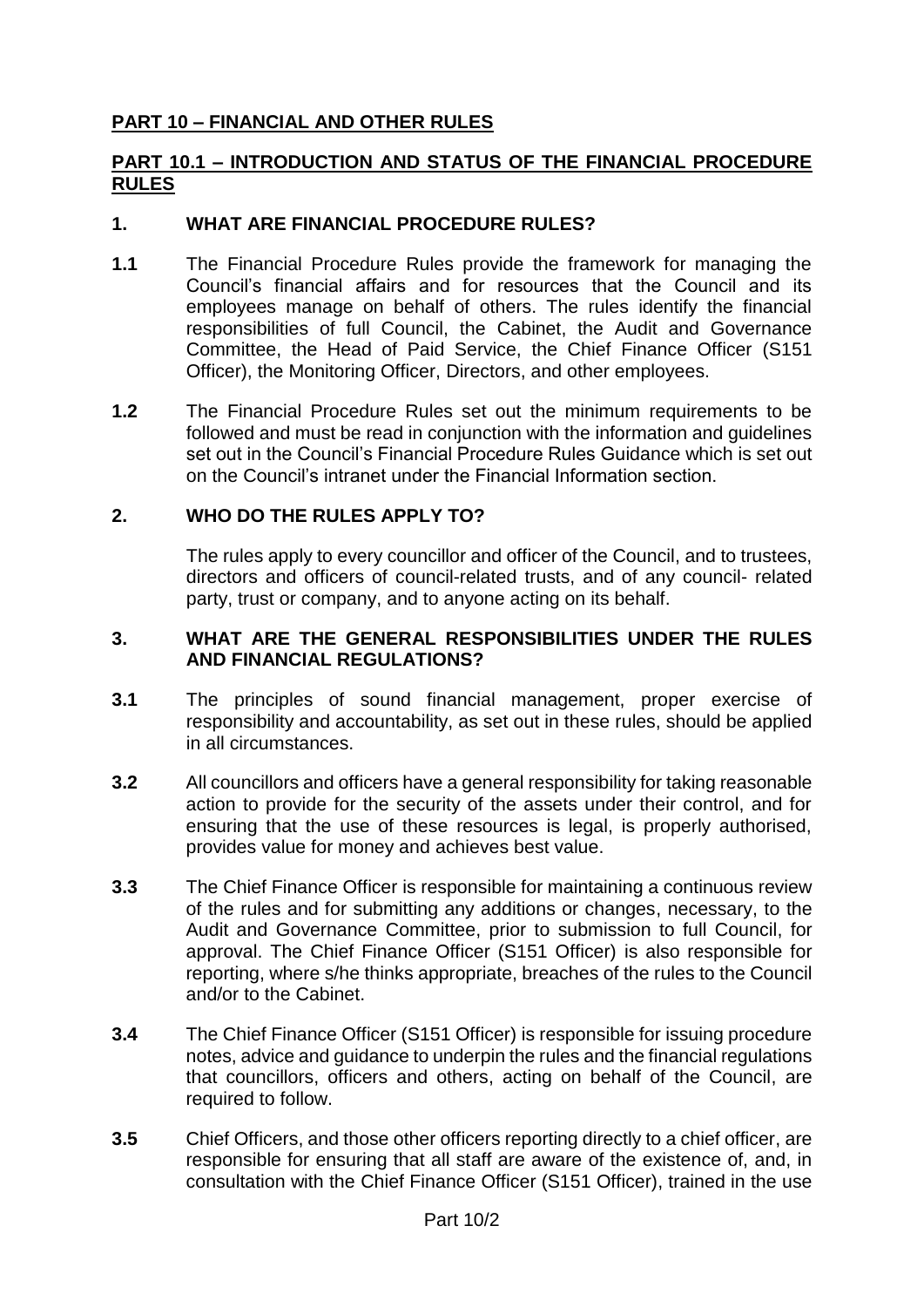and content of the rules, financial regulations and other internal regulatory documents, and that they comply.

## **4. WHAT HAPPENS IF THE RULES OR FINANCIAL REGULATIONS ARE BROKEN?**

- **4.1.** All councillors and officers must exhibit the highest standards of probity when they deal with the Council's finances. It is a disciplinary offence for an officer to breach these rules or the financial regulations, and a councillor who breaches them may be the subject of a complaint that they are in breach of the councillors' Code of Conduct.
- **4.2.** All councillors and officers have a duty to act if they consider the rules or financial regulations are being broken. In such cases, councillors must inform the Monitoring Officer, and officers must inform their line manager (unless that person is suspected of being involved) and either the Chief Finance Officer or Monitoring Officer.
- **4.3.** Chief officers and must report any breaches to the Chief Finance Officer (S151 Officer) or Monitoring Officer.

## **5. WHAT HAPPENS IN AN EMERGENCY SITUATION?**

- **5.1.** On rare occasions, officers are faced with an emergency and may need to act swiftly. It is recognised that, in these circumstances, officers need to use their best judgement, balancing the needs of the service, severity of the emergency and the financial consequences of their actions. Detailed notes of actions taken must be kept and wherever possible officers should seek clearance from their chief officer or the Head of Paid Service.
- **5.2.** Officers must seek retrospective approval for their actions. They must contact their chief officer who will be responsible for co-ordinating such information, and report the matter to the Chief Finance Officer (S151 Officer).

## **6. FINANCIAL REGULATION A – FINANCIAL MANAGEMENT**

**6.1** Financial management covers all financial accountabilities in relation to the running of the Council, including the Budget and Policy Framework.

## **6.2 Roles and responsibilities**

## **6.2.1 Council, Cabinet and other committees**

The roles and responsibilities of the full Council, Cabinet and other committees, in respect of the Budget framework, are set out in the Articles to this Constitution. The Audit and Governance Committee is established by full Council. It has right of access, through the Chief Finance Officer (S151 Officer), to all the information it considers necessary to fulfil its functions, and can consult with internal and external auditors. The Audit and Governance Committee is responsible for making sure the Council has appropriate financial management systems and processes in place, and for checking compliance with them.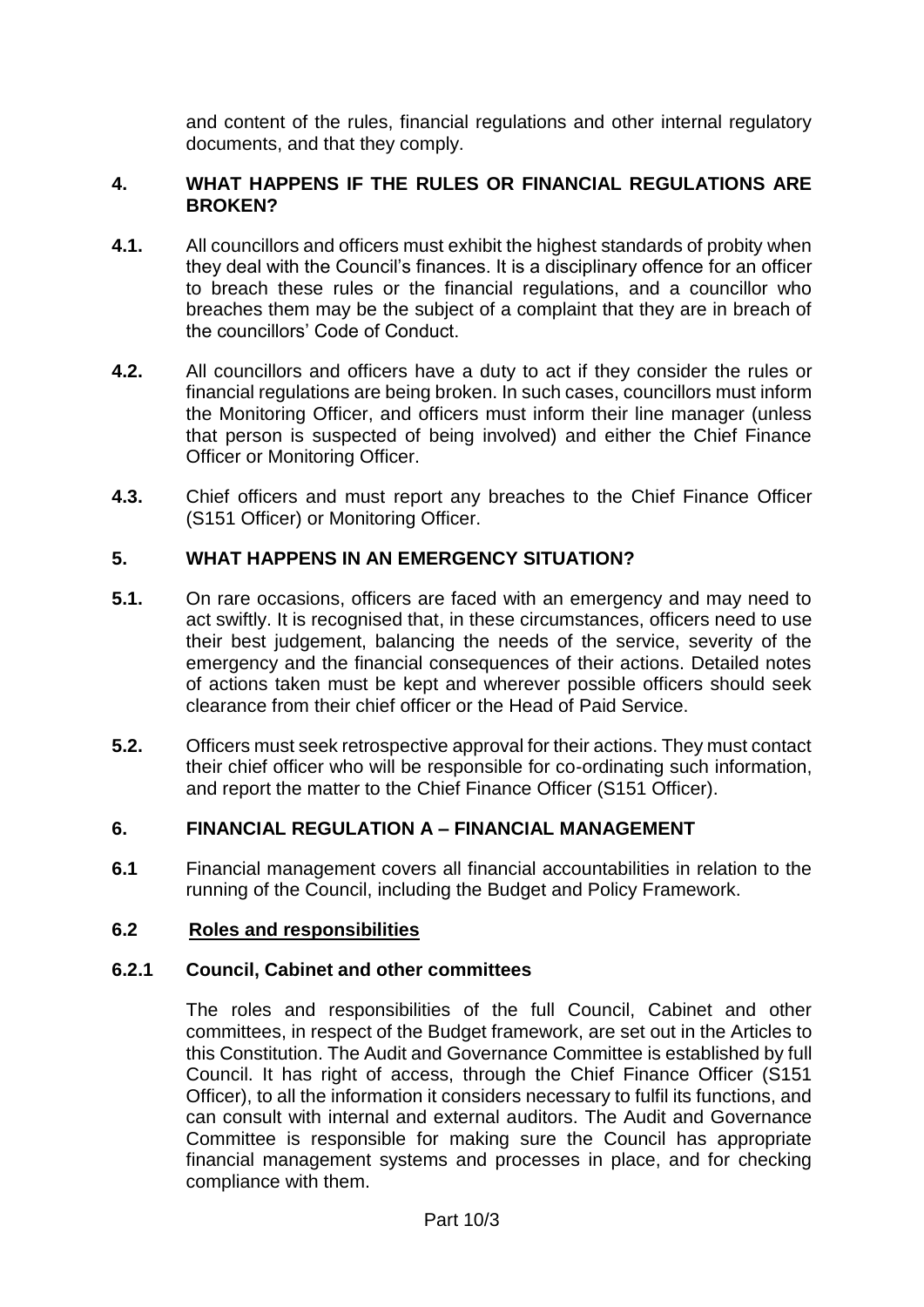## **6.2.2 The statutory officers**

#### **6.2.3 The Head of Paid Service**

The Head of Paid Service is responsible for the corporate and overall strategic management of the Council as a whole. S/he must report to and provide information to the full Council, Cabinet, Overview and Scrutiny and other committees. S/he is responsible for establishing a framework for management direction and standards, and for monitoring the performance of the organisation.

## **6.2.4 The Chief Finance Officer (S151 Officer)**

- **6.2.4(a)** The Chief Finance Officer (S151 Officer) has statutory duties in relation to the financial administration and stewardship of the Council. This statutory responsibility cannot be overridden. The statutory duties arise from:
	- i. Section 151 of the Local Government Act 1972;
	- ii. The Local Government Finance Act 1988;
	- iii. The Local Government and Housing Act 1989;
	- iv. The Local Government Act 2003;
	- v. The Accounts and Audit Regulations 2011;
	- vi. The Local Authorities (Capital Finance and Accounting) (England) Regulations 2003 and amendment regulations.
- **6.2.4(b)** The Chief Finance Officer (S151 Officer) is responsible for:
	- i. The proper administration of the Council's financial affairs;
	- ii. Setting and monitoring compliance with financial management standards;
	- iii. Advising on the corporate financial position and on the key financial controls necessary to secure sound financial management;
	- iv. Providing financial information;
	- v. Preparing the Budget and capital programme;
	- vi. Treasury management;
	- vii. Advising full Council on prudent levels of reserves for the Council, in accordance with Section 25 of the Local Government Act 2003.
- **6.2.4(c)** Section 114 of the Local Government Finance Act 1988 requires the Chief Finance Officer (S151 Officer) to report to full Council, Cabinet and the Council's external auditor, if the Council or one of its officers: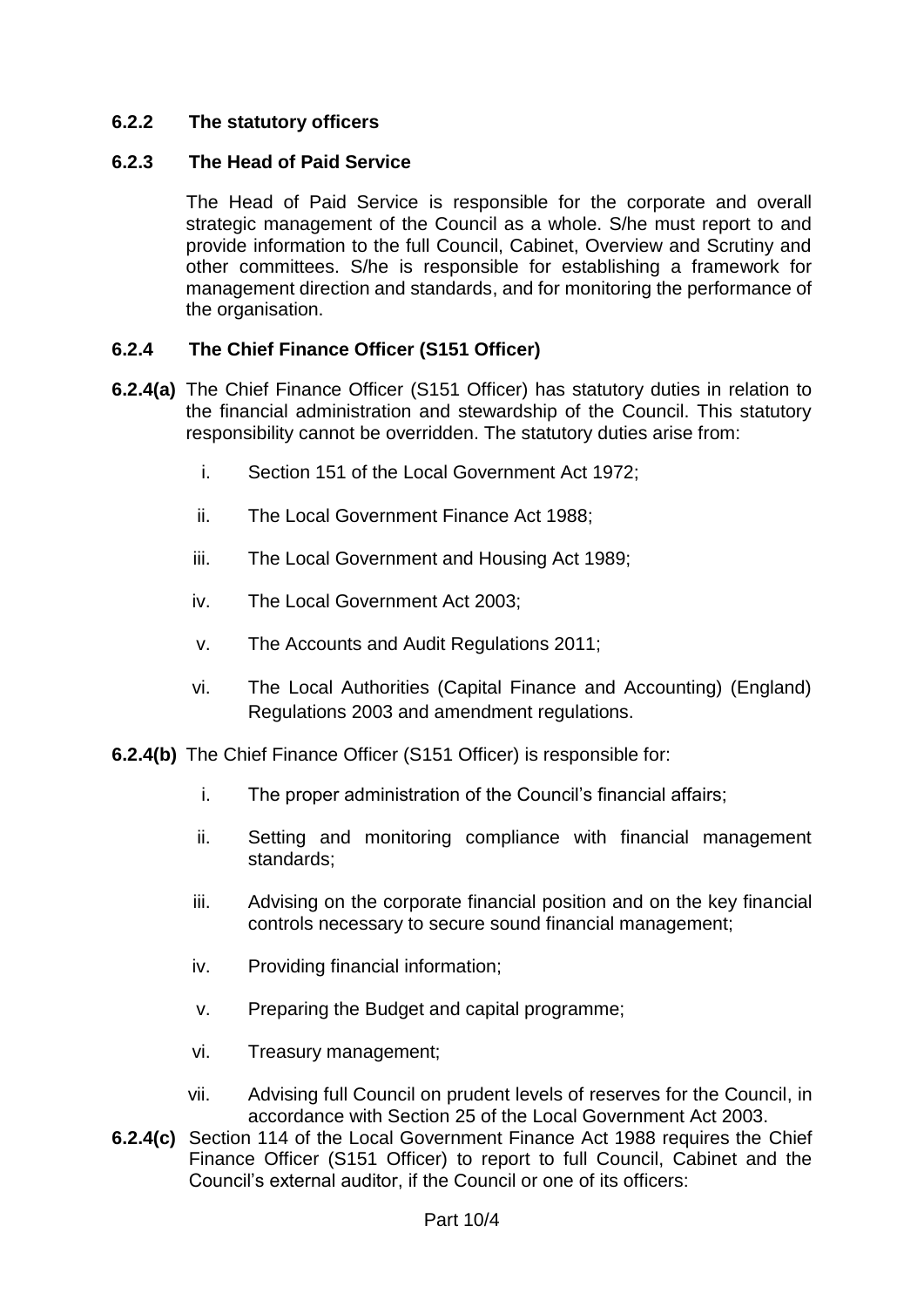- i. Has made, or is about to make, a decision which involves incurring unlawful expenditure;
- ii. Has taken, or is about to take, an unlawful action which has resulted in, or would result in a loss or deficiency to the Council;
- iii. Is about to make an unlawful entry in the Council's accounts.
- **6.2.4(d)** Section 114 of the 1988 Act also requires:
	- i. The Chief Finance Officer (S151 Officer) to nominate a properly qualified member of staff to deputise should s/he be unable to perform the duties under Section 114 personally;
	- ii. The Council to provide the Chief Finance Officer (S151 Officer) with sufficient staff, accommodation and other resources – including legal advice, where this is necessary, – to carry out the duties under Section 114;
	- iii. Should a situation arise whereby the Chief Finance Officer (S151 Officer) is not a member of the Corporate Leadership Team, then an appropriate protocol will be submitted, for approval by Council, to facilitate access to this group, to allow him/her to fulfil his/her statutory duties.

#### **6.2.5 The Monitoring Officer**

- **6.2.5(a)** The Monitoring Officer is responsible for promoting and maintaining high standards of conduct and providing support to the Audit and Governance Committee. The Monitoring Officer is also responsible for reporting any actual or potential breaches of the law, or maladministration, to the full Council and/or Cabinet.
- **6.2.5(b)** The Monitoring Officer and the Chief Finance Officer (S151 Officer), acting together or individually (but in consultation with each other), are responsible for advising the full Council, or Cabinet, about whether a decision is likely to be contrary to, or not wholly in accordance with, the Budget. Actions that may be contrary to the Budget include:
	- i. Initiating a new policy;
	- ii. Committing expenditure, in future years, above the budget level;
	- iii. Incurring transfers above the virement limits;
	- iv. Causing the total expenditure financed from council tax, grants and corporately held reserves to increase beyond the agreed Budget and Policy Framework;
	- v. Transfers from reserves that are not part of the approved Budget strategy;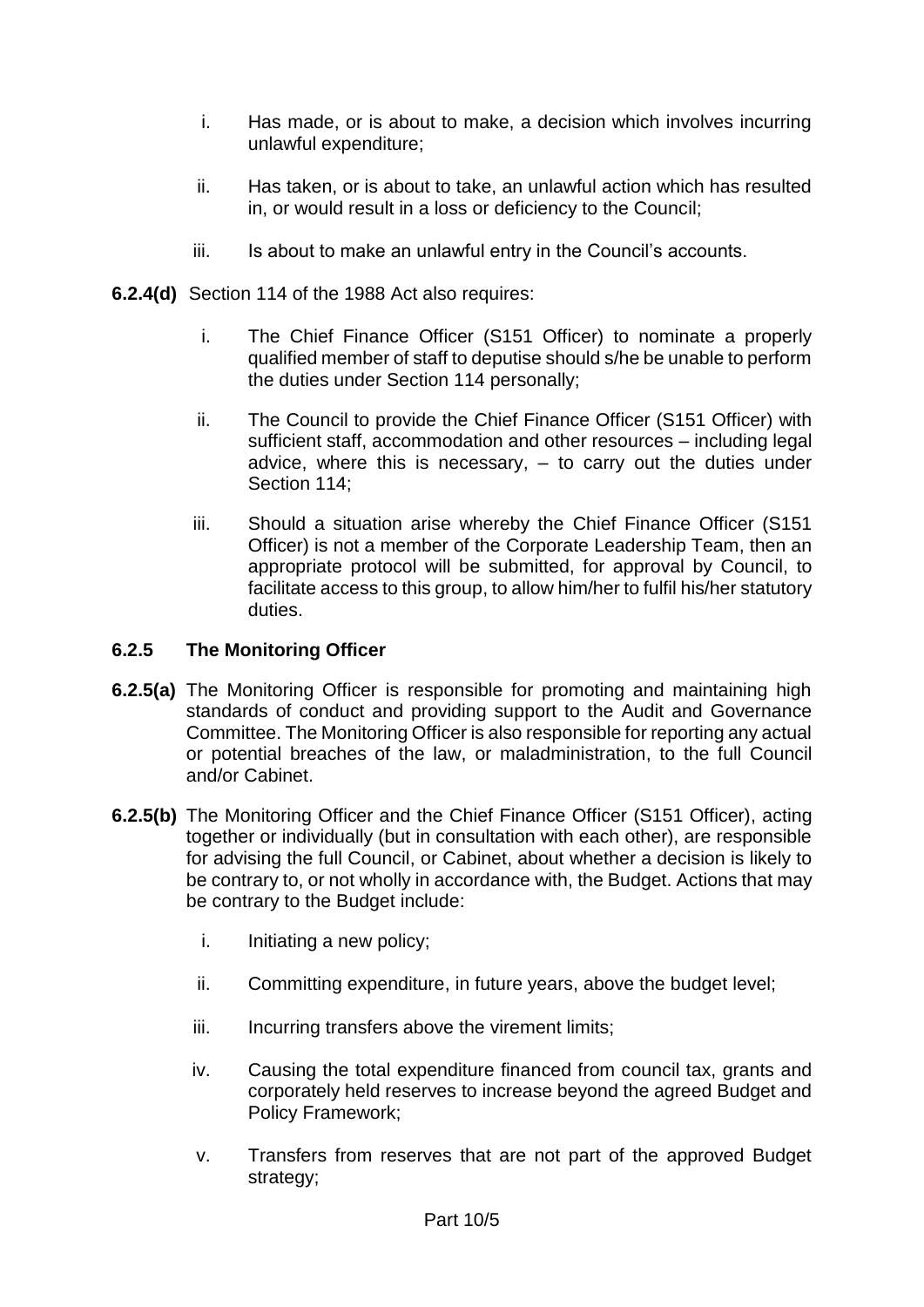vi. Increasing the level of borrowing beyond that approved in the Budget strategy and the Council's prudential indicators.

#### **6.2.6 Chief officers and those other officers reporting directly to a chief officer**

- **6.2.6(a)** Chief officers, and those other officers reporting directly to a chief officer are responsible for:
	- i. Ensuring that Cabinet members are advised of the financial implications of all proposals and that the financial implications have been agreed by the Chief Finance Officer (S151 Officer), prior to Cabinet approval.
	- ii. Ensuring compliance with Contract Standing Orders and signing contracts, on behalf of the Council, in accordance with them;
	- iii. Controlling and monitoring income and expenditure within the approved Budget, and should ensure that anticipated variations, between budget and actual, are highlighted to the Chief Finance Officer (S151 Officer), or his/her representative, at the earliest opportunity.
- **6.2.6(b)** It is the responsibility of the chief officers and those other officers reporting directly to a chief officer, to consult with the Chief Finance Officer (S151 Officer) and seek approval on any matter liable to affect the Council's finances, before any commitments are made.

#### **6.2.7 Head of Audit and Internal Audit**

- **6.2.7(a)** The Chief Finance Officer (S151 Officer) is responsible for Internal Audit. Internal Audit will provide a continuous audit of the accounting, financial and other operations of the Council.
- **6.2.7(b)** Internal Audit has authority to:
	- i. Enter at any time all Council premises or land;
	- ii. Have unrestricted access to all records, documents and correspondence, including computerised hardware and software relating to any financial and other transactions;
	- iii. Remove and/or secure any record, document or correspondence of the Council;
	- iv. Ask questions and receive explanations concerning any matter under examination by the internal auditor; and
	- v. Obtain from Council employees cash, stores or any other property owned, hired, leased or borrowed by the Council.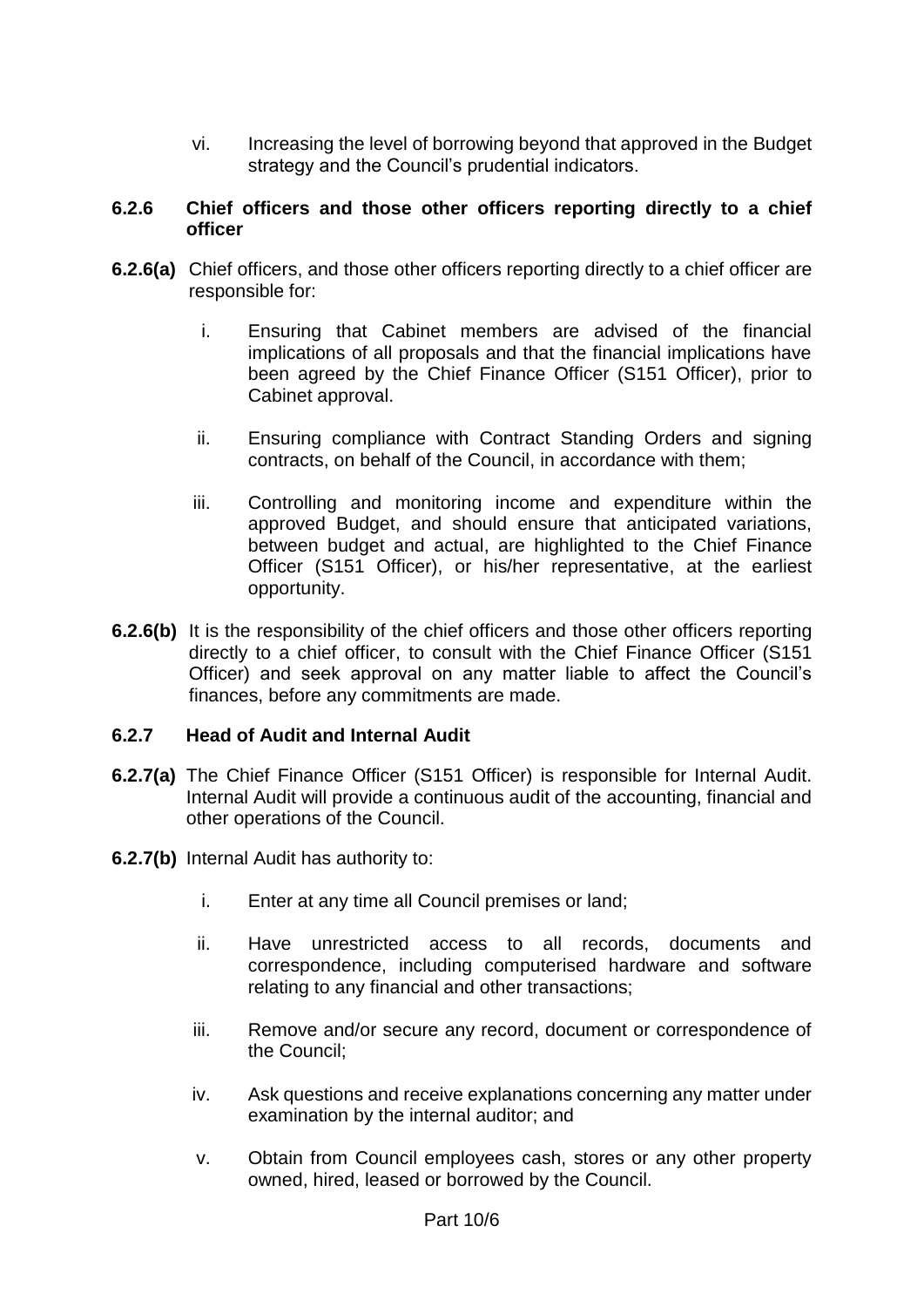- **6.2.7(c)** The decision to report financial irregularities to the police will be made by the Chief Finance Officer (S151 Officer), who will inform the Head of Paid Service of any such action.
- **6.2.7(d)** Internal Audit may report, to any body of the Council, matters which are considered to adversely affect the efficient or proper use of the Council's resources.

#### **6.2.8 Other financial accountabilities**

#### **6.2.8(a) Virement**

- i. Full Council is responsible for agreeing procedures for virement of expenditure between budget heads. Virements will only be permitted where the expenditure is in accordance with the Budget and Policy Framework agreed by full Council. Chief officers are responsible for agreeing in-year virements, within delegated limits.
- ii. All virements will be reported retrospectively to Cabinet, as part of the Council's budget monitoring procedures.

#### **6.2.8(b) Treatment of year-end balances on budgets**

The Chief Finance Officer (S151 Officer) is responsible for agreeing the procedures for the treatment of year-end balances, including carrying forward under and overspending on budget headings, and transfers to reserves.

#### **6.2.8(c) Accounting policies**

The Chief Finance Officer (S151 Officer) is responsible for selecting accounting policies and ensuring that they are applied consistently and in accordance with relevant guidelines and regulations.

#### **6.2.8(d) Accounting records, procedures and returns**

The Chief Finance Officer (S151 Officer) is responsible for determining the accounting procedures and records for the Council. Such procedures shall include procedures and timetables for the preparation of the Budget and the Council's financial statements.

#### **6.2.8(e) The annual Statement of Accounts**

The Chief Finance Officer (S151 Officer) is responsible for ensuring that the annual Statement of Accounts is prepared in accordance with the 'Code of Practice on Local Authority Accounting in the United Kingdom' based on International Financial Reporting Standards (CIPFA/LASAAC) and other regulations, codes and guidance in force, from time to time. The Chief Finance Officer (S151 Officer) has the authority to make such amendments to the treatment of the Council's transactions, as are in the overall interest of the Council, including optimising of the capital financing position and the management of approved reserves, within the framework approved by the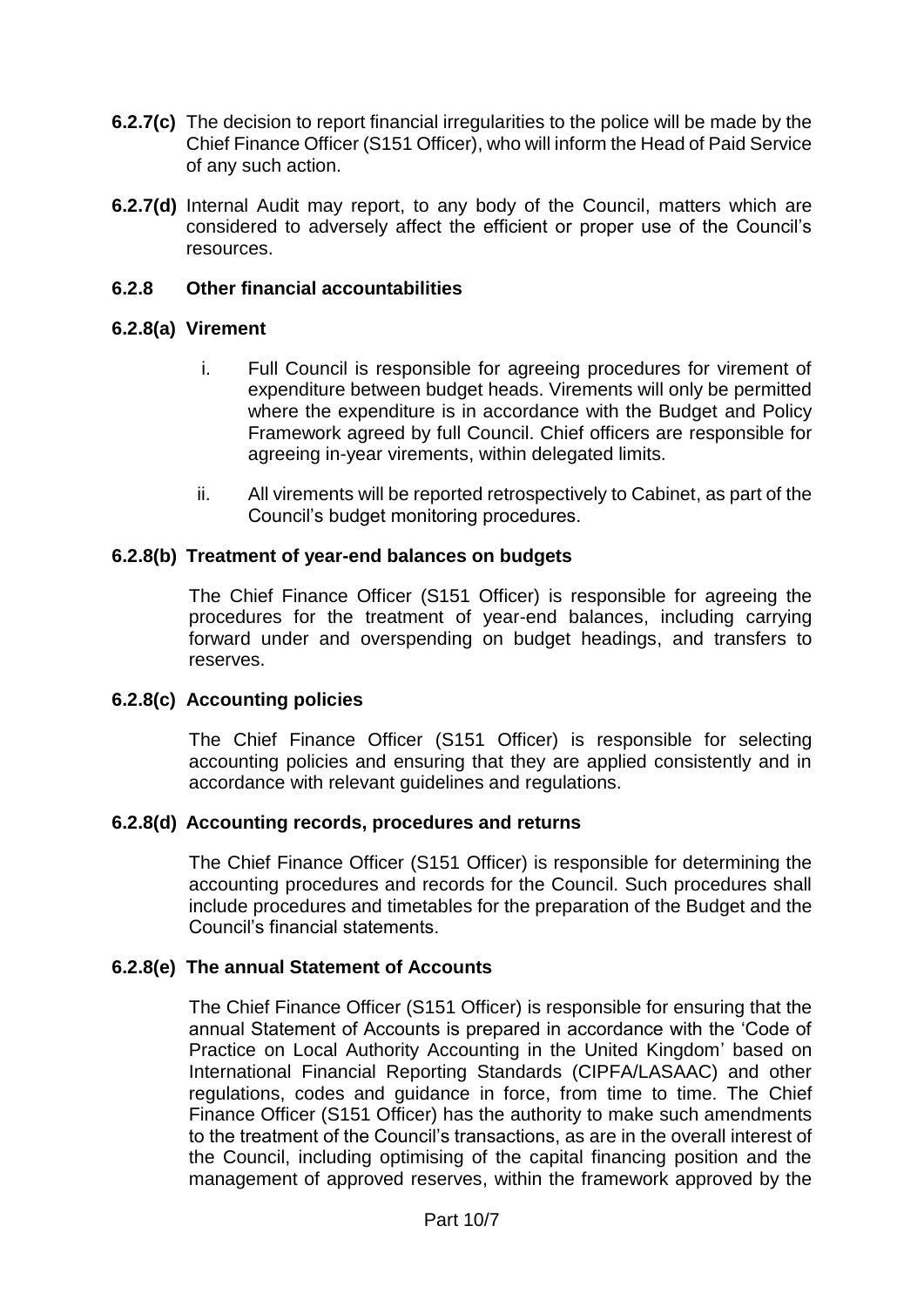Council. The Audit and Governance Committee is responsible for approving the annual Statement of Accounts.

## **6.2.8(f) Bribery, corruption and financial irregularities**

- i. All councillors and employees shall conduct themselves to the highest standards. Bribery, corruption, fraud or deception, by councillors and employees, will not be tolerated by the Council.
- ii. It is a criminal offence for any person to use their position with the Council to accept or ask for any gift, reward or other advantage for work done in an official capacity. Councillors and staff must also act with absolute honesty when dealing with the assets of the Council and any other assets for which the Council is responsible.
- **6.2.8(g)** All councillors and staff must ensure that any irregularity, or suspected irregularity, involving Council funds, property or other assets for which the Council is responsible, is reported immediately to the Chief Finance Officer (S151 Officer). The Chief Finance Officer (S151 Officer) will decide how such matters should be investigated.

## **7. FINANCIAL REGULATION B – FINANCIAL PLANNING**

#### **7.1 Introduction**

Full Council is responsible for agreeing the Council's Policy Framework and Budget, which will be proposed by the Cabinet. In terms of financial planning, the key elements are:

- a) The Medium Term Financial Strategy;
- b) The General Fund and Housing Revenue Account (HRA) Budgets and the Capital Programme;
- c) Capital and Investment Strategy;
- d) Minimum Revenue Provision Strategy.

## **7.2 Policy Framework**

- **7.2.1** Full Council is responsible for approving the Policy Framework and Budget. The Policy Framework comprises those plans and strategies set out in Part 2 (Article 4) and Part 4 of the Constitution.
- **7.2.2** Full Council is also responsible for approving procedures for agreeing variations to approved budgets, plans and strategies forming the Policy Framework.
- **7.2.3** Full Council is responsible for setting the level at which the Cabinet may reallocate budget funds from one service to another. The Cabinet is responsible for taking in-year decisions on resources and priorities, in order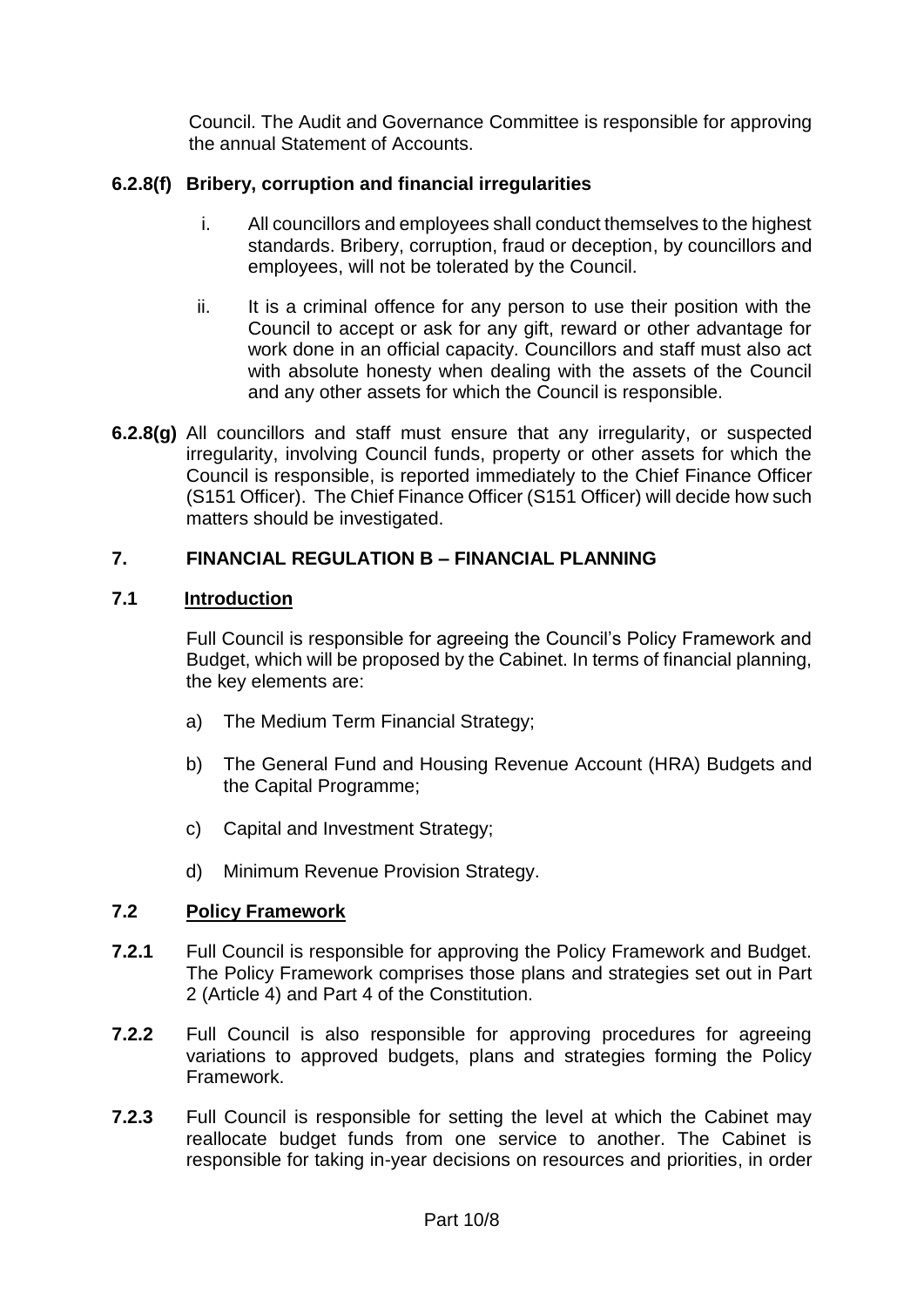to deliver the Budget and Policy Framework within the financial limits set by the Council.

## **7.3 Budgeting**

## **7.3.1 Budget preparation**

- **7.3.1(a)** The Chief Finance Officer (S151 Officer) is responsible for ensuring that a revenue budget is prepared, on an annual basis, for consideration by the Cabinet, before submission to full Council. The process for budget preparation and approval is set out in the Budget and Policy Framework Rules in this Constitution.
- **7.3.1(b)** The Chief Finance Officer (S151 Officer) also has a responsibility, under Section 25 of the Local Government Act 2003, to comment on:
	- i. The robustness of the annual estimates submitted to Council for approval; and
	- ii. The adequacy of the proposed financial reserves.
- **7.3.1(c)** It is the responsibility of chief officers, and those other officers reporting directly to a chief officer, to ensure that the budget estimates, reflecting agreed service plans, are submitted to the Chief Finance Officer (S151 Officer), and that these estimates are prepared in line with guidance issued by the Cabinet.
- **7.3.1(d)** The Chief Finance Officer (S151 Officer) is responsible for issuing guidance on the general content of the Budget, as soon as possible following approval by full Council.

## **7.3.2 Budget monitoring and control**

- **7.3.2(a)** The Chief Finance Officer (S151 Officer) is responsible for providing appropriate financial information to enable budgets to be monitored effectively. S/he must control expenditure against budget allocations and report to the Cabinet on a regular basis.
- **7.3.2(b)** It is the responsibility of chief officers, and those other officers reporting directly to a chief officer, to control income and expenditure within their area and to monitor performance, taking account of financial information provided by the Chief Finance Officer (S151 Officer). They must report on variances within their own areas. They must also take any action necessary to avoid exceeding their budget allocation and alert the Chief Finance Officer (S151 Officer) of any problems, or potential problems, at the earliest opportunity.

## **7.3.3 Preparation of the capital programme**

The Chief Finance Officer (S151 Officer) is responsible for ensuring that a rolling 5-year capital programme is prepared, on an annual basis, for consideration by the Cabinet, before submission to full Council. The process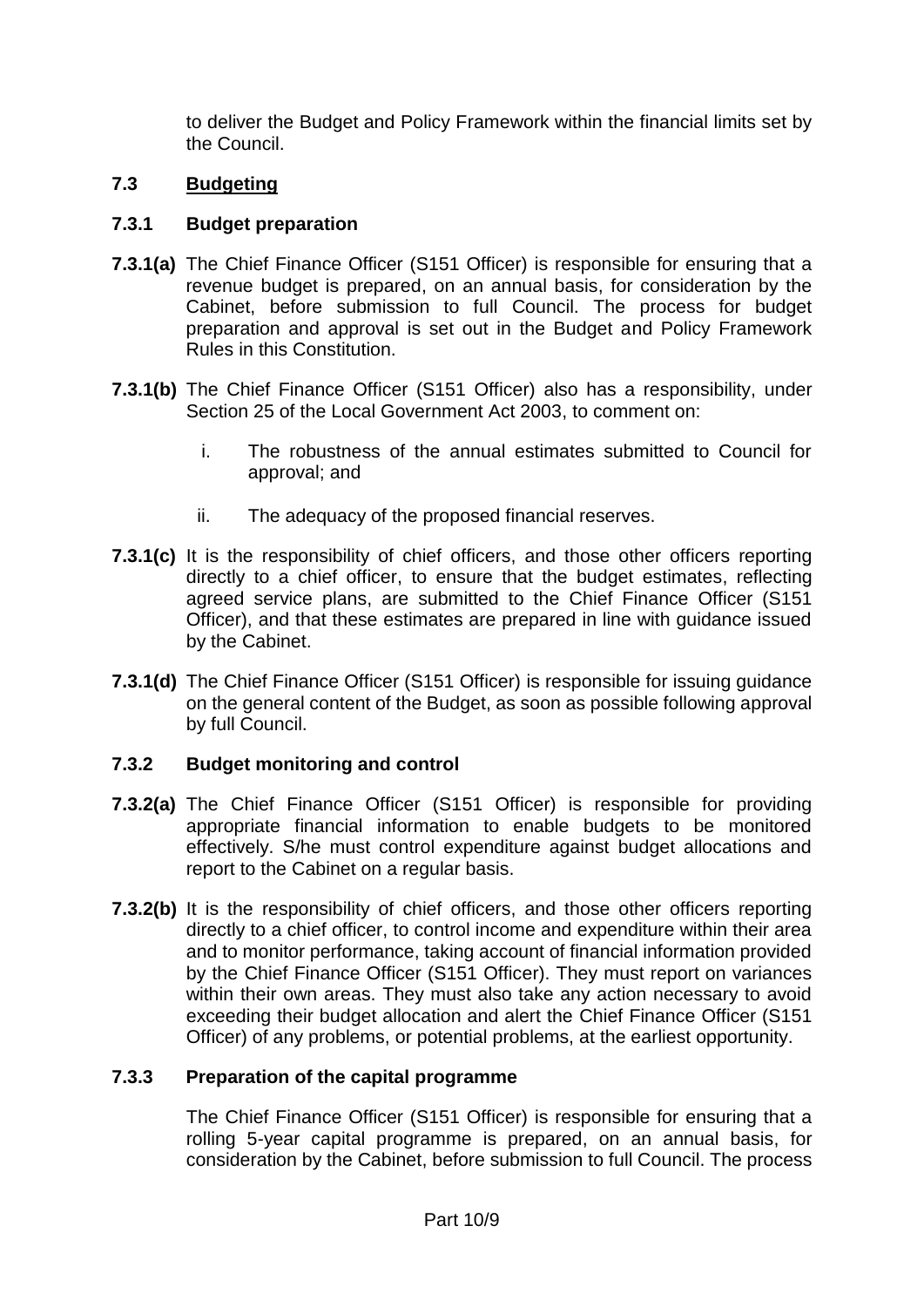for budget preparation and approval is set out in the Budget and Policy Framework Rules, in Part 4.4 of this Constitution.

## **7.3.4 Budget guidelines**

Guidelines on budget preparation (the Budget Strategy) are issued to councillors, chief officers by the Cabinet, following agreement with the Chief Finance Officer (S151 Officer). The guidelines will take account of:

- a) Legal requirements:
- b) Medium-term planning prospects;
- c) The Corporate Plan;
- d) Available resources;
- e) Spending pressures;
- f) Relevant Government quidelines:
- g) Other internal policy documents;
- h) Relevant cross-cutting issues.

#### **8. FINANCIAL REGULATION C – RISK MANAGEMENT AND CONTROL OF RESOURCES**

#### **8.1 Introduction**

It is essential that robust, integrated systems are developed and maintained for identifying and evaluating all significant corporate and operational risks to the Council. This must be done in line with the Council's Risk Management Strategy, and should include the proactive participation of all those associated with planning and delivering services.

#### **8.2 Risk management**

- **8.2.1** Regulation 4 of the Accounts and Audit Regulations 2011 requires the Council to be responsible for ensuring that its financial management is adequate and that it has a sound system of internal control, which facilitates the effective exercise of its functions, including arrangements for the management of risk.
- **8.2.2** The Cabinet is responsible for approving the Council's Risk Management Policy and Strategy and reviewing it on an annual basis. Cabinet is responsible for reviewing the effectiveness of risk management. The Cabinet is also responsible for ensuring that proper insurance exists, where appropriate, to mitigate any risks identified.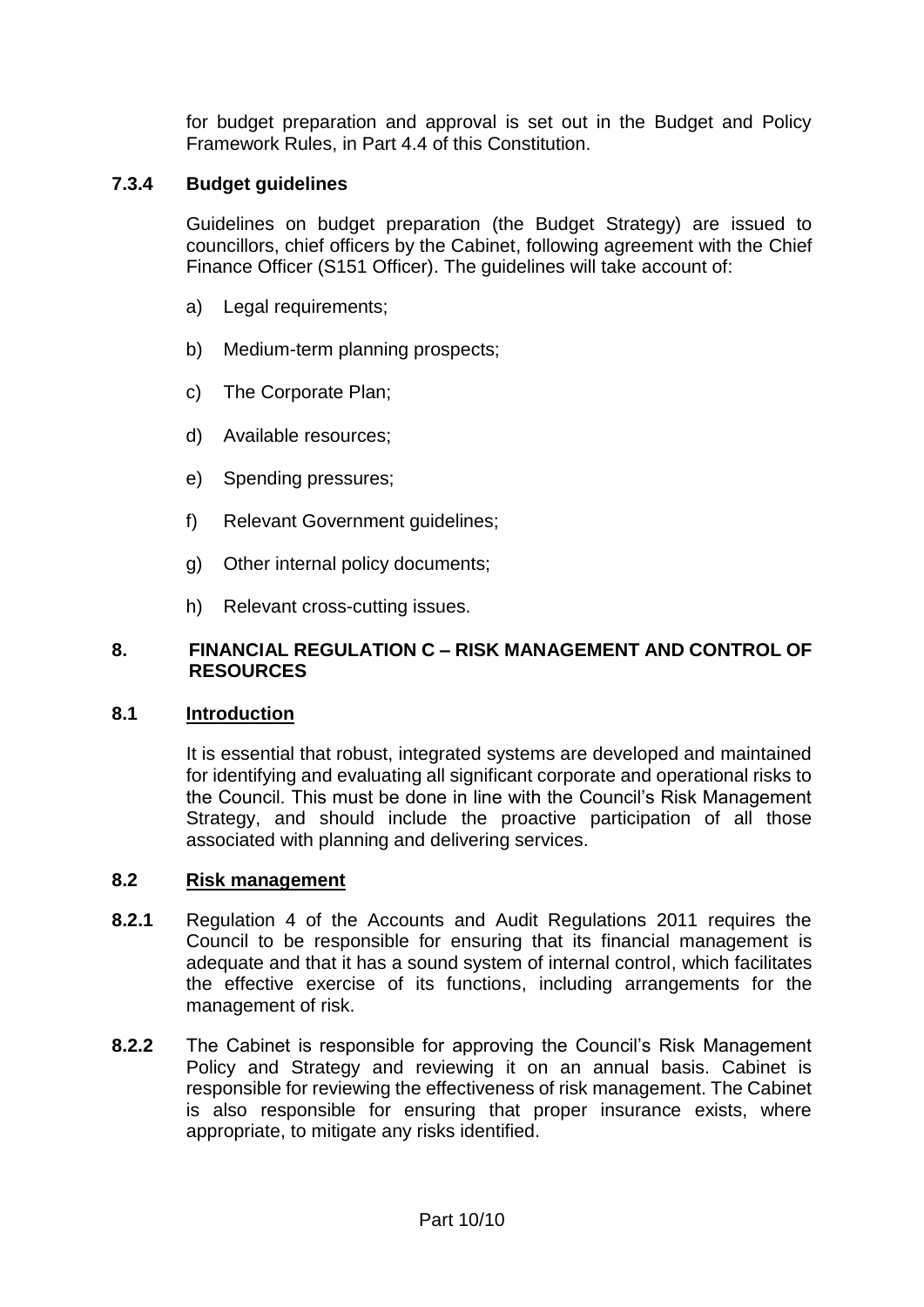- **8.2.3** The Head of Paid Service is responsible for preparing the Council's Risk Management Policy Statement and for promoting it throughout the Council.
- **8.2.4** The Chief Finance Officer (S151 Officer) is responsible for ensuring proper insurance cover and advising Cabinet accordingly.
- **8.2.5** Chief officers, and those other officers reporting directly to a chief officer shall promptly notify the Chief Finance Officer (S151 Officer) and Head of Paid Service, in writing, of all insurable risks, and ensure compliance with the Council's Risk Management Strategy.

#### **8.3 Internal control**

- **8.3.1** Internal control refers to the systems of control devised by management to help ensure the Council's objectives are achieved in a manner that promotes economic, efficient and effective use of resources and that the Council's assets and interests are safeguarded.
- **8.3.2** The Chief Finance Officer is responsible for advising on effective systems of internal control. These arrangements need to ensure compliance with all applicable statutes and regulations, and other relevant statements of best practice. They should ensure that public funds are properly safeguarded and used economically, efficiently, and in accordance with the statutory and other authorities that govern their use.
- **8.3.3** It is the responsibility of chief officers to establish sound arrangements for planning, appraising, authorising and controlling their operations, in order to achieve continuous improvement, economy, efficiency and effectiveness and for achieving their financial performance targets.

## **8.4 Audit Requirements**

- **8.4.1** The Accounts and Audit Regulations 2015 require every local authority to maintain an adequate and effective internal audit. The role and rights of internal audit are set out in these rules.
- **8.4.2** Public Sector Audit Appointments is responsible for appointing external auditors to each local authority. The basic duties of the external auditor are governed by the Local Audit and Accountability Act 2014.
- **8.4.3** The Council may, from time to time, be subject to audit, inspection or investigation by external bodies, such as, HM Revenue and Customs and Government offices, or personnel working on their behalf, who have statutory rights of access.

#### **8.5 Corporate governance**

**8.5.1** The Audit and Governance Committee is responsible for approving the Council's Code of Corporate Governance and reviewing the Authority's governance arrangements.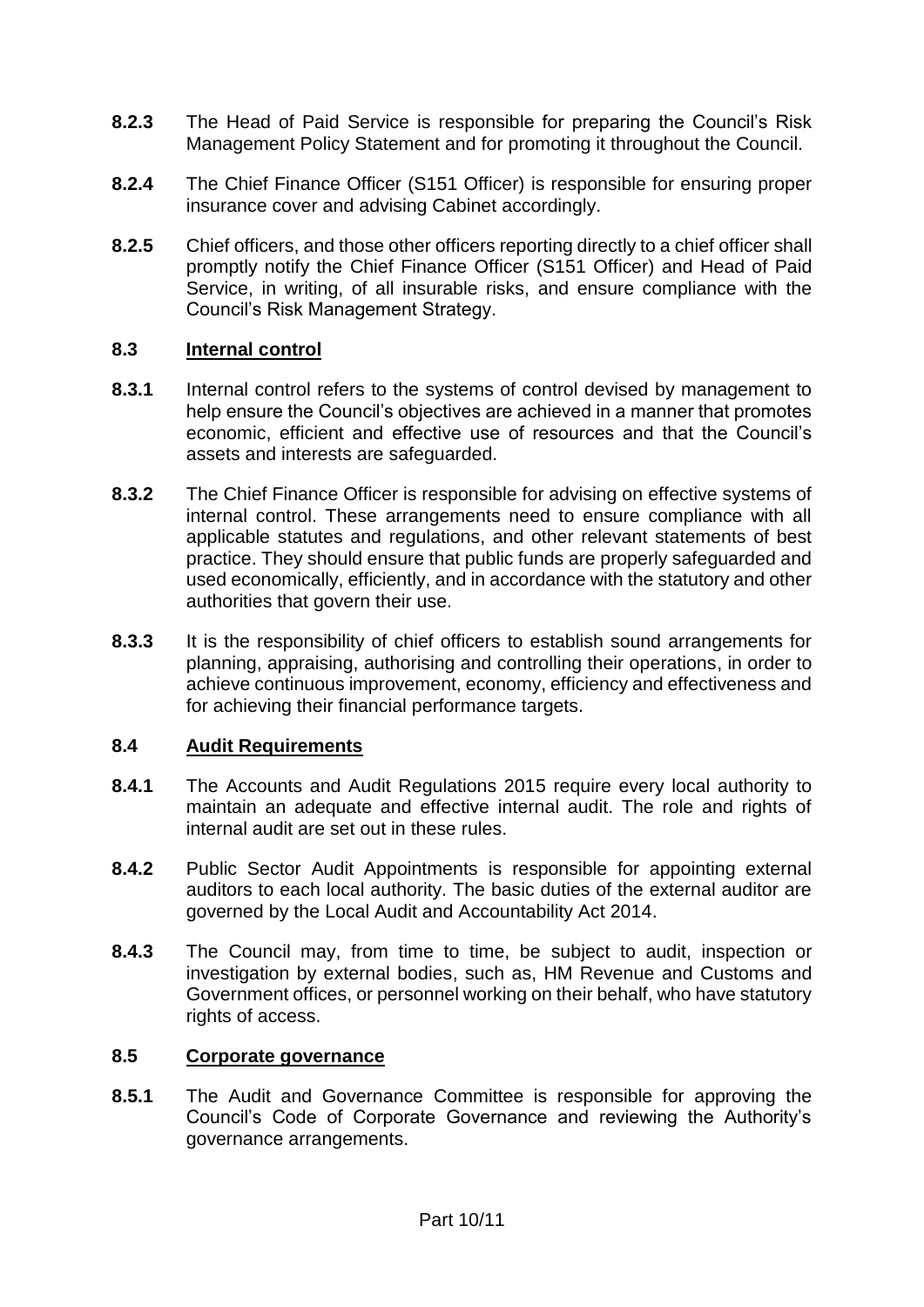- **8.5.2** The Monitoring Officer is responsible for preparing the Council's Code of Corporate Governance, in line with CIPFA/SOLACE guidance, and promoting it throughout the Council, and for advising the Cabinet, where appropriate.
- **8.5.3** Chief officers shall ensure compliance with the Code of Corporate Governance.

#### **8.6 Preventing fraud and corruption**

The Chief Finance Officer (S151 Officer) is responsible for the development and maintenance of an anti-fraud and anti-corruption policy.

#### **8.7 Assets**

Chief officers, and those other officers reporting directly to a chief officer, must ensure that records and assets are properly maintained and securely held. They must also ensure that contingency plans for the security of assets and continuity of service, in the event of a disaster or system failure, are in place. Any disposal of an asset, no longer required by the Council, must be done in a manner approved by the Chief Finance Officer (S151 Officer) and in accordance with the relevant law, regulations and government guidance, issued from time to time.

#### **8.8 Treasury management**

- **8.8.1** The Council has adopted CIPFA's 'Code of Practice for Treasury Management in Local Authorities' (the Code).
- **8.8.2** The Council will create and maintain, as the cornerstones for effective treasury management:
	- a) A Treasury Management and Investment Strategy, stating the policies and objectives of its treasury management activities;
	- b) Suitable treasury management practices (TMPs), setting out the manner in which the organisation will seek to achieve those policies and objectives, and prescribing how it will manage and control those activities.
- **8.8.3** Cabinet is responsible for approving the Treasury Management and Investment Strategy, setting out the matters detailed in Treasury Management Practice 5 of the Code.
- **8.8.4** Cabinet will receive reports on its treasury management policies, practices and activities, including, as a minimum, an annual strategy and plan, in advance of the year, and an annual report, after its close, in the form prescribed in its TMPs.
- **8.8.5** The Chief Finance Officer (S151 Officer) has a delegated responsibility for the implementation and monitoring of treasury management policies and practices, and for the execution and administration of treasury management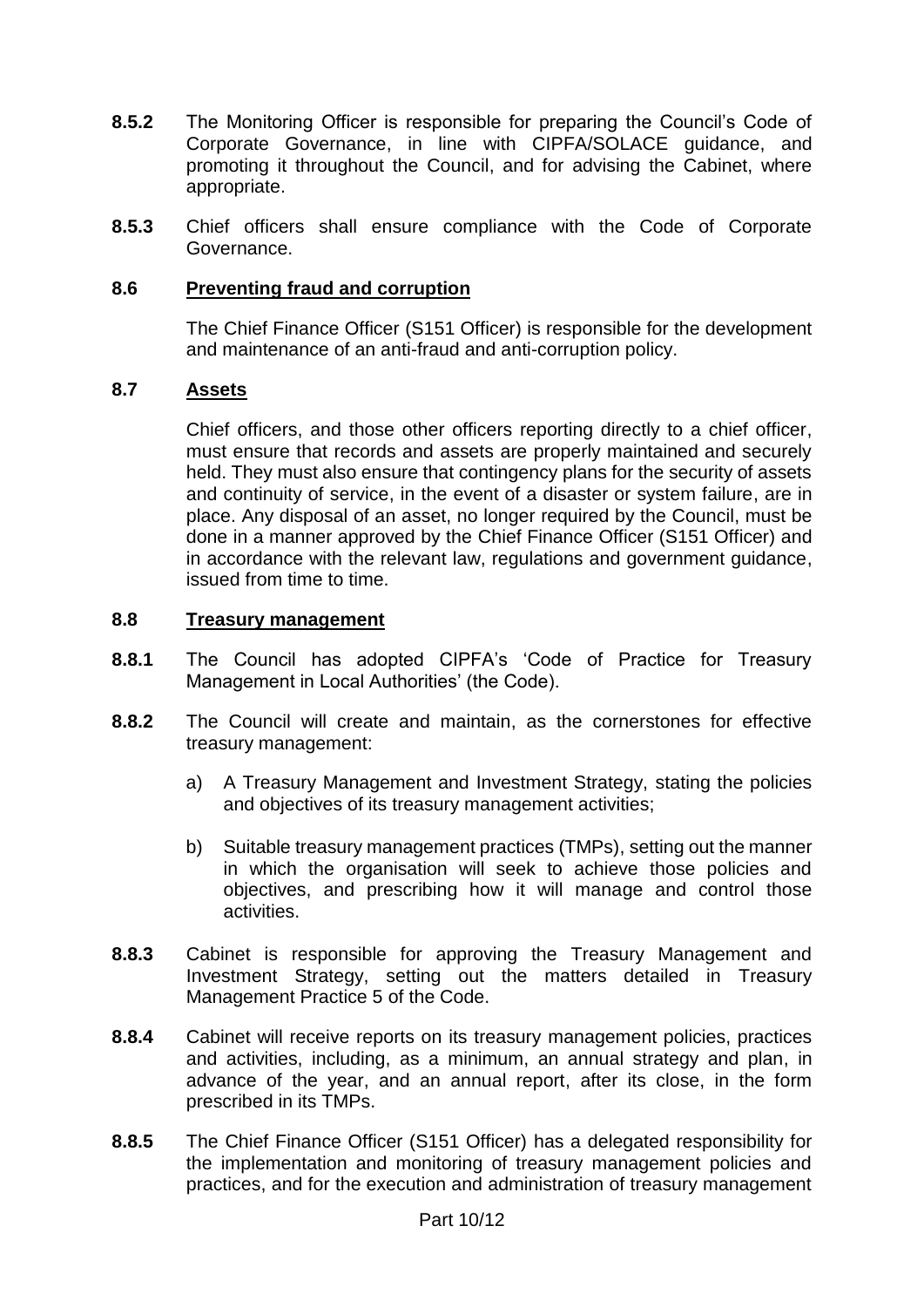decisions. He/she will act in accordance with the Council's policy statement and TMPs and, if a CIPFA member, with CIPFA's Standard of Professional Practice on Treasury Management.

**8.8.6** All money in the hands of the Council is controlled by the Chief Finance Officer (S151 Officer).

## **8.9 Staffing**

- **8.9.1** The Head of Paid Service is responsible for providing overall management of staff, and for ensuring compliance with the Council's employment policies. S/he is also responsible for ensuring that there is proper use of the evaluation, or other agreed systems, for determining the remuneration of posts.
- **8.9.2** Chief officers, and those other officers reporting directly to a chief officer, are responsible for controlling total staff numbers by:
	- a) Advising the Cabinet on the budget necessary, in any given year, to cover estimated staffing levels;
	- b) Adjusting the staffing to a level that can be funded within approved budget provision, varying the provision, as necessary, within that constraint, in order to meet changing operational needs;
	- c) The proper use of appointment procedures.

## **9. FINANCIAL REGULATION D – SYSTEMS AND PROCEDURES**

**9.1** Sound systems and procedures are essential to an effective framework of accountability and control.

#### **9.2 General**

- **9.2.1** The Chief Finance Officer (S151 Officer) is responsible for the operation of the Council's accounting systems, the form of accounts and the supporting financial records. Any changes made by chief officers, and those other officers reporting directly to a chief officer, to the existing financial systems, or the establishment of new systems, must be approved, in advance, by the Chief Finance Officer (S151 Officer). Chief officers, and those other officers reporting directly to a chief officer, however, are responsible for the proper operation of financial processes in their individual departments.
- **9.2.2** Any changes to agreed procedures by chief officers, to meet their own specific service needs, must be agreed in advance with the Chief Finance Officer (S151 Officer).
- **9.2.3** Chief officers must ensure that their staff receives relevant financial training that has been approved by the Chief Finance Officer (S151 Officer).
- **9.2.4** Chief officers, and those other officers reporting directly to a chief officer, must ensure that, where appropriate, computer and other systems are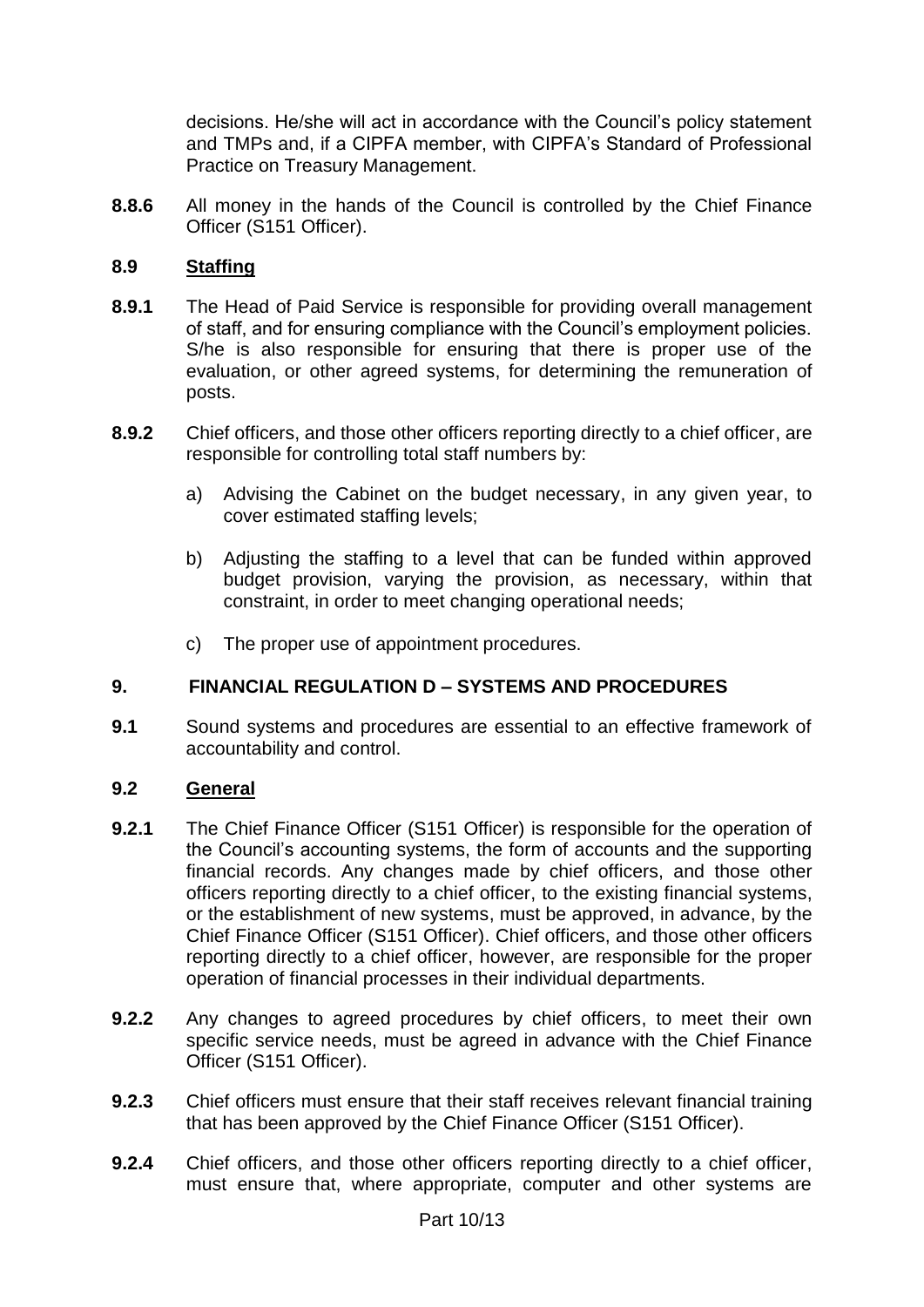registered in accordance with Data Protection legislation. Chief officers must also ensure that their staff are aware of their responsibilities, under Data Protection and Freedom of Information legislation.

## **9.3 Income and expenditure**

- **9.3.1** It is the responsibility of chief officers to ensure that a proper scheme of delegation has been established, within their sections, and that it is operating effectively. The scheme of delegation must identify staff authorised to act on the chief officer's behalf, in respect of payments, income collection and placing orders, together with the limits of their authority.
- **9.3.2** The Chief Finance Officer (S151 Officer) (or his/her nominated representative) has the delegated authority to write off bad debt, stores deficiencies and surplus goods, in accordance with the Scheme of Delegation.

#### **9.4 Payment to employees and members**

The Head of Paid Service is responsible for making all payments of salaries, wages and allowances to all staff, and for making payments of allowances to councillors.

#### **9.5 Taxation**

- **9.5.1** The Chief Finance Officer (S151 Officer) is responsible for advising chief officers, in the light of guidance issued by appropriate bodies and relevant legislation, on all taxation issues that affect the Council.
- **9.5.2** The Head of Paid Service is responsible for maintaining the Council's tax records, making all tax payments, receiving any tax credits and submitting tax returns by their due date.

#### **9.6 Trading accounts**

It is the responsibility of the Chief Finance Officer (S151 Officer) to advise on the establishment and operation of any trading accounts within the Council.

## **9.7 Banking**

- **9.7.1** All cheques and payment forms, and credit cards, shall be ordered only on the authority of the Chief Finance Officer (S151 Officer), and proper arrangements for their safe custody will be made. The method of electronic payments shall also be controlled by the Chief Finance Officer (S151 Officer).
- **9.7.2** Cheques on the Council's banking accounts shall bear the facsimile signature of the Chief Finance Officer (S151 Officer) and be signed by either the Chief Finance Officer (S151 Officer) or his/her representative.
- **9.7.3** Every cheque for £20,000, or more, or amendments to cheques, shall bear the personal signature of the Chief Finance Officer (S151 Officer) or his/her authorised representative.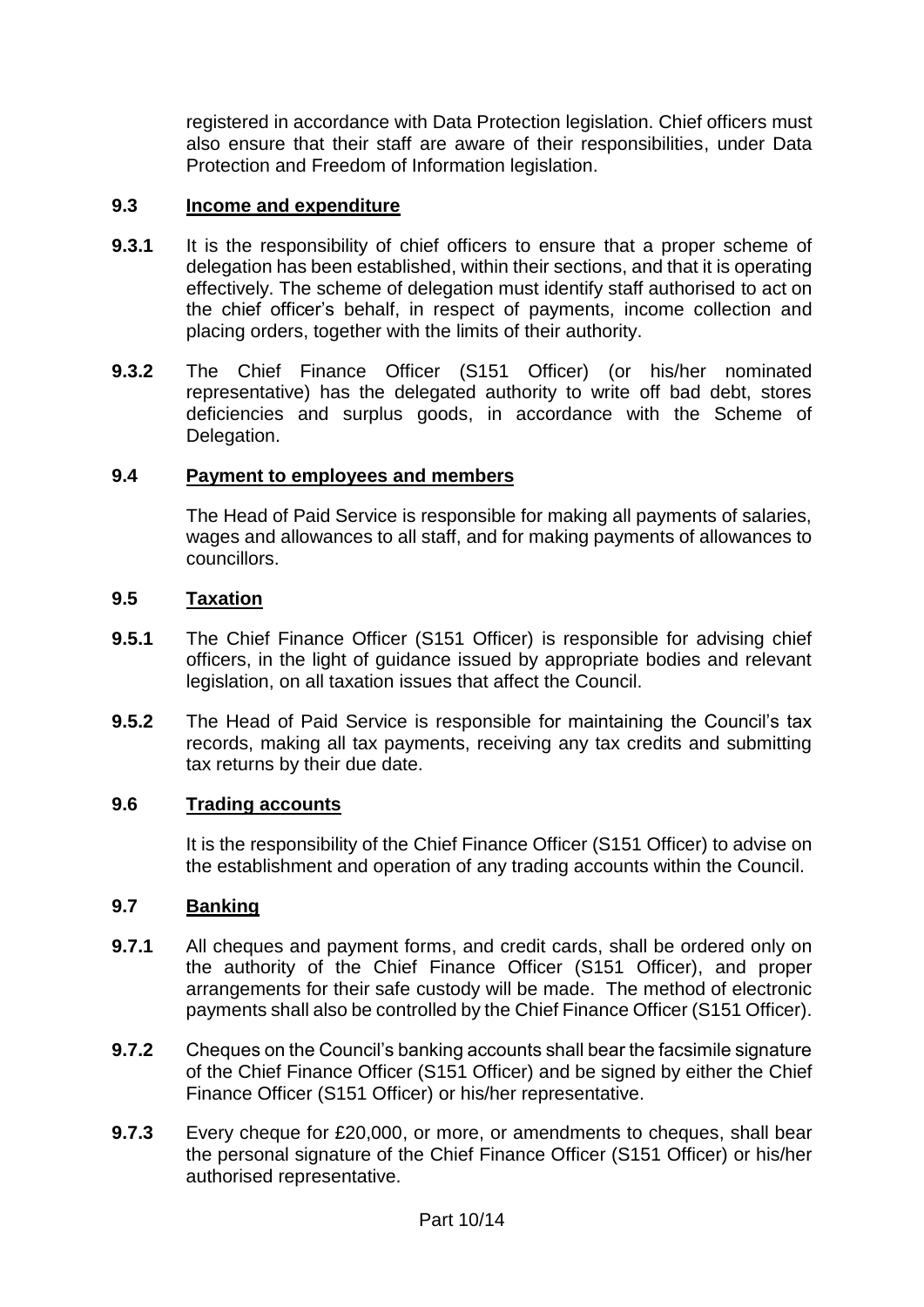## **10. FINANCIAL REGULATION E – EXTERNAL ARRANGEMENTS**

**10.1** The Council provides a distinctive leadership role for the community and brings together the contributions of the various stakeholders. It must also act to achieve the promotion or improvement of the economic, social or environmental well-being of the area.

## **10.2 Partnerships**

- **10.2.1** The Leader is responsible for approving delegations, including frameworks for partnerships, which the Council is involved in. The Cabinet is the focus for forming partnerships with other public, private, voluntary and community sector organisations to address local needs.
- **10.2.2** The Leader can delegate functions, including those relating to partnerships, to officers. Those that exist are set out in the Scheme of Delegation, within Parts 6 and 8 of the Council's Constitution. Where functions are delegated, the Leader remains accountable for them to full Council.
- **10.2.3** Representation of the Council on partnerships and external bodies will be decided in accordance with the Scheme of Delegation.
- **10.2.4** The Monitoring Officer is responsible for promoting and maintaining the same high standards of conduct, with regard to financial administration in partnerships, that apply throughout the Council. The Monitoring Officer must also consider the overall corporate governance arrangements and legal issues when arranging contracts with external bodies.
- **10.2.5** The Chief Finance Officer (S151 Officer) must ensure that the accounting arrangements, to be adopted in relation to partnerships and joint ventures, are satisfactory.
- **10.2.6** The Head of Paid Service, in consultation with the relevant Corporate Director/Chief Officer, must ensure that the risks have been fully appraised before agreements are entered into with external bodies.
- **10.2.7** Chief officers, and those other officers reporting directly to a chief officer, are responsible for ensuring that the Chief Finance Officer (S151 Officer) and Monitoring Officer are consulted on the progress of negotiations, and that the appropriate approvals are obtained before any negotiations are concluded, and decisions are made, in relation to work with external bodies.

#### **10.3 External funding**

- **10.3.1** Corporate Leadership Team approval must be sought for all external funding applications which are of a value of less than £20,000. If the external funding is of a value greater than £20,000, then CMT must approve the application, provided the following criteria apply:
	- a) The application refers to an area which is within the current policy and budgetary framework;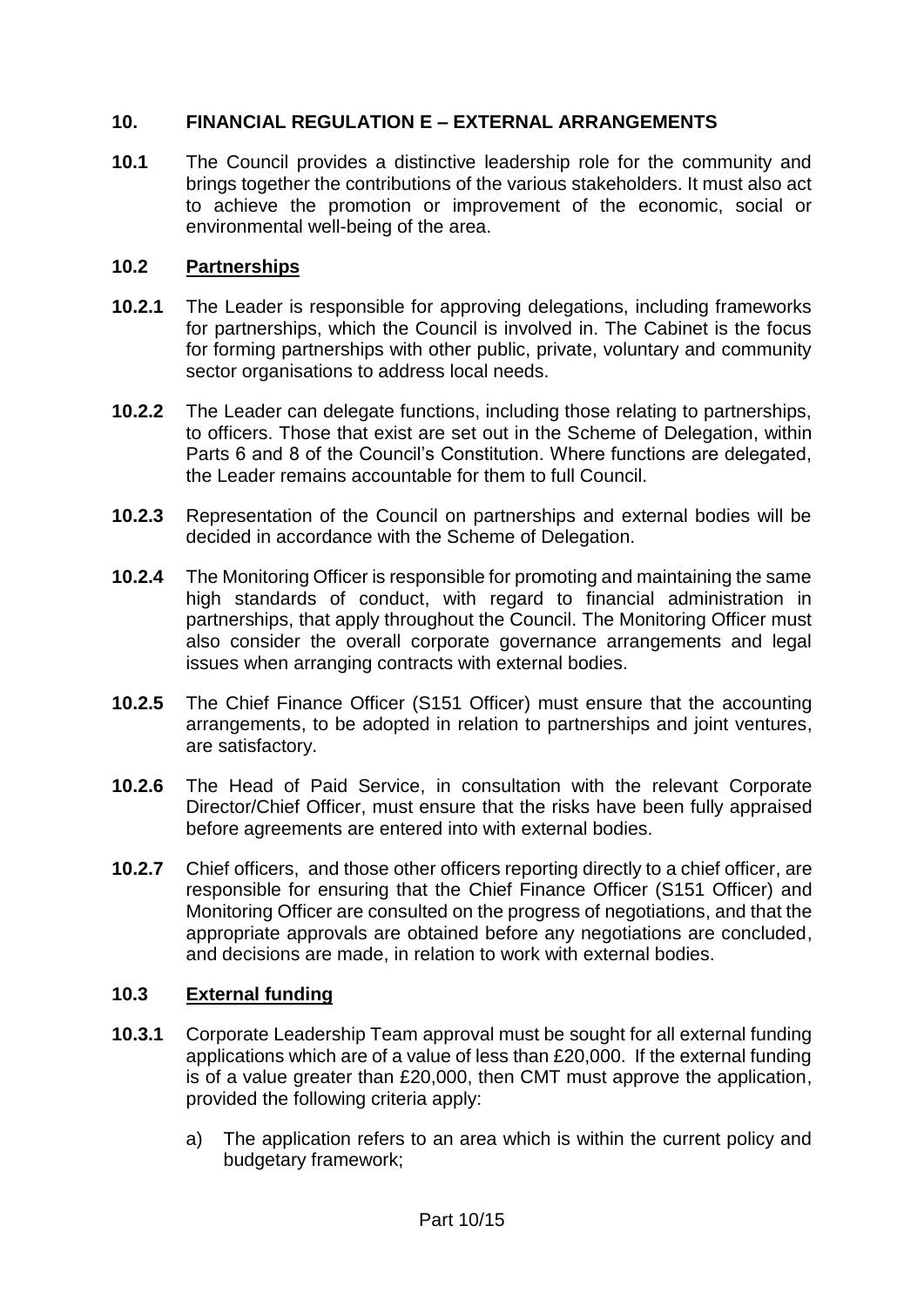- b) There are no ongoing financial implications arising out of the application;
- c) A suitable exit strategy is in place;
- d) There has been consultation with the relevant portfolio holder.
- **10.3.2** The Cabinet is responsible for approving all applications if the above conditions are not met.
- **10.3.3** The Chief Finance Officer (S151 Officer) has overall responsibility for external funding and is responsible for ensuring that all funding, notified by external bodies, is received and properly recorded in the Council's accounts.
- **10.3.4** The relevant chief officer, and those other officers reporting directly to a chief officer, also have overall responsibility for ensuring that appropriate records and supporting documentation, in relation to any output measures, are kept to enable him/her to submit funding claim forms at the relevant times.

#### **10.4 Work for third parties**

The Cabinet is responsible for approving the contractual arrangements for any work undertaken for third parties or external bodies, unless this is delegated to officers, in accordance with the Scheme of Delegation.

## **11. FINANCIAL REGULATION F - THE VIREMENT POLICY**

#### **11.1 Introduction**

- **11.1.1** A virement is the switching of resources between approved estimates (budgets) or heads of expenditure. The scheme is intended to enable the Cabinet, chief officers and their staff, to manage budgets with a degree of flexibility within the overall policy framework determined by full Council, and therefore to optimise the use of resources.
- **11.1.2** Where an approved budget is a lump sum budget or contingency, intended for allocation during the year, its allocation will not be treated as a virement provided that:
	- a) The amount is used in accordance with the purpose for which it has been established;
	- b) That Cabinet has approved the basis and the terms, including financial limits, on which it will be allocated. Individual allocations, in excess of the financial limits, should be reported to Cabinet.
- **11.1.3** In accordance with the scheme of delegation, which enables the Head of Paid Service to determine and amend staffing structures, movements between salary budgets will not be considered a virement, providing the total cost of staffing remains within the overall sum approved by full Council.

## **11.2 Virement authorisation limits**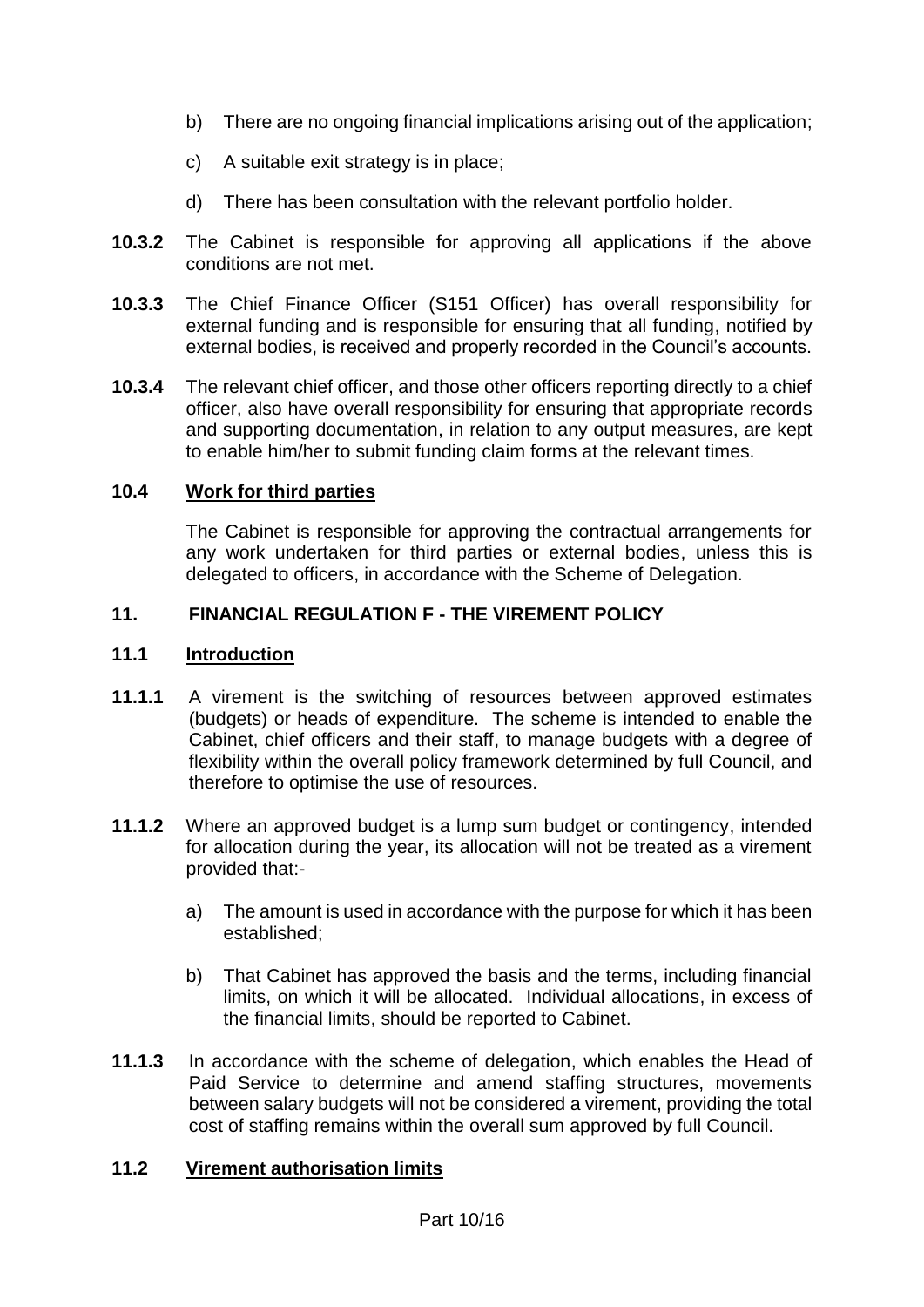- **11.2.1** The Head of Paid Service can vire the payroll budget to various budget headings, to facilitate delivery of existing policies.
- **11.2.2** Chief officers can (subject to the conditions below) vire funds, within a budget heading, up to a limit of £20,000.
- **11.2.3** Chief Officers can (subject to the conditions below) vire funds across budget headings, for which they are responsible, for of up to £20,000.
- **11.2.4** The Head of Paid Service, in consultation with the Corporate Leadership Team, can (subject to the conditions below) authorise any transfer between budget headings of up to £15,000.
- **11.2.5** Cabinet approval should be sought for all virements which are in excess of £25,000.
- **11.2.6** Full Council approval shall be sought for all virements which are outside the Budget and Policy Framework.
- **11.2.7** All virements will be reported, retrospectively, to Cabinet, as part of the Council's budget monitoring procedures.
- **11.2.8** For the purposes of this, a budget heading is a line in the estimates, or, as a minimum, at an equivalent level to the standard service subdivision, as defined by CIPFA in its Service Expenditure Analysis. For capital schemes, the budget headings are considered to be the scheme budgets.

#### **11.3 Conditions applying to virement**

The following conditions apply to all virements:

- a) Virements will only be permitted where the expenditure is in accordance with the Budget and Policy framework agreed by full Council. Virements are not permitted to fund new initiatives or policies.
- b) There can be no virements between the General Fund and the Housing Revenue Account or from reserves, building maintenance budgets or central recharges.
- c) No virement, relating to a specific financial year, should be made after 31 March in that year.
- d) The limit, specified for the year, is cumulative for the financial year in which the virement takes place.
- e) Virements should be processed in the manner prescribed by the Chief Finance Officer (S151 Officer).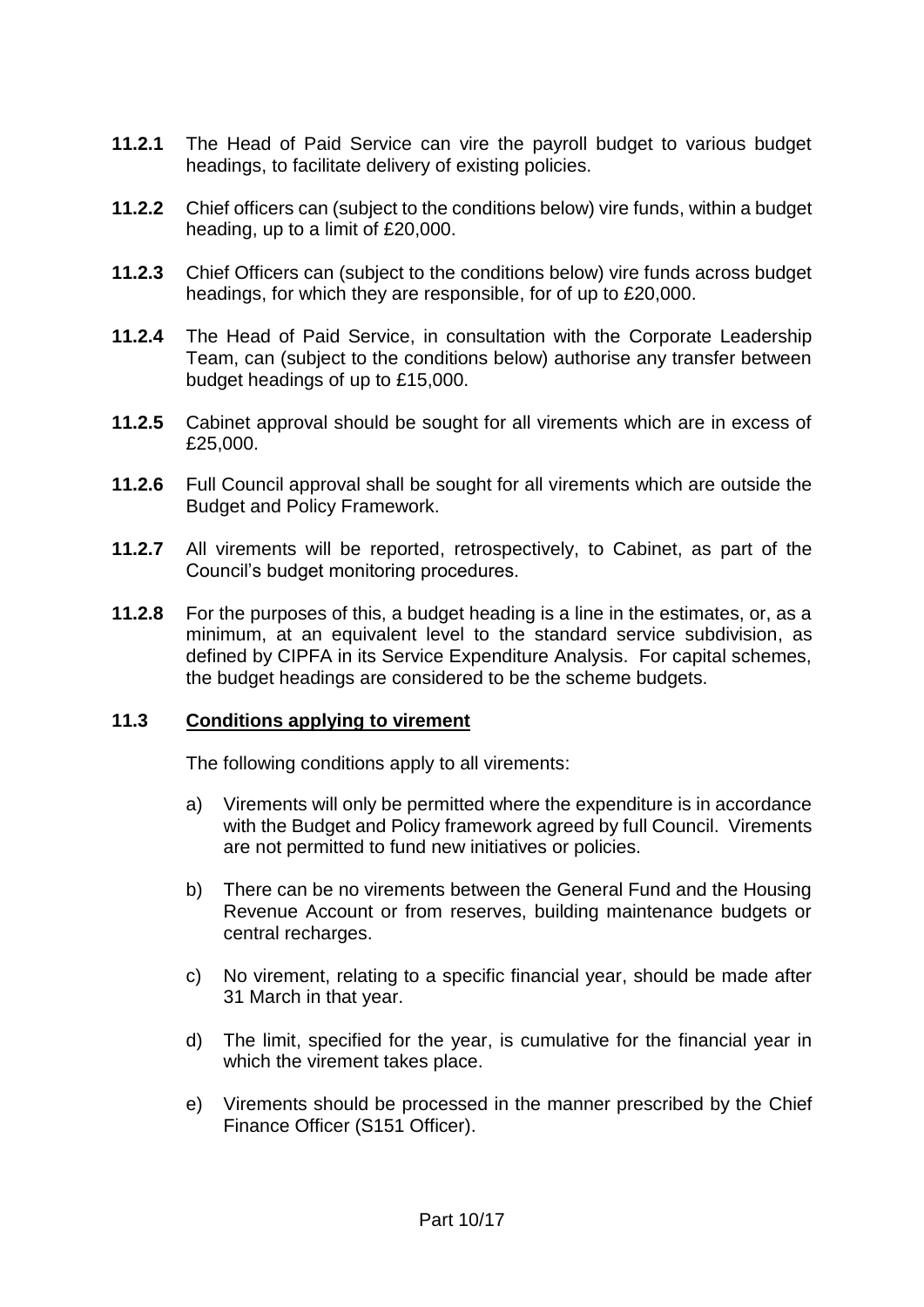f) A virement shall not be made if it causes a budget to overspend on its annual allocation.

## **12. FINANCIAL REGULATION G – PROTOCOL FOR THE MANAGEMENT AND USE OF RESERVES**

- **12.1** For each reserve established, the purpose, usage and basis of transactions should be clearly identified. Usage of reserves is to be undertaken in accordance with the Budget and Policy Framework approved by full Council.
- **12.2** When a reserve is to be established, the Chief Finance Officer (S151 Officer) must be satisfied:
	- a) Of the reason for the reserve, and its purpose;
	- b) That setting up the reserve complies with the latest version of the Code of Practice on Local Authority Accounting in the United Kingdom.
- **12.3** Contributions, to and from reserves, shall be included in the Council's accounts, which are approved by the Audit and Governance Committee and the Chief Finance Officer (S151 Officer).
- **12.4** Control of reserves shall involve:
	- a) An annual review of the relevance and adequacy of reserves, as part of the annual budget report.
	- b) Quarterly budget monitoring of the Council's overall revenue position to assess the potential extent of the use of general reserves in any year.
	- c) Withdrawal from reserves can be approved by Cabinet, provided that Council has approved the adequacy of reserves based on the recommendation of the Chief Finance Officer (S151 Officer). This will be considered at its annual budget meeting. Any withdrawal from reserves will be subject to this overall minimum level not being breached.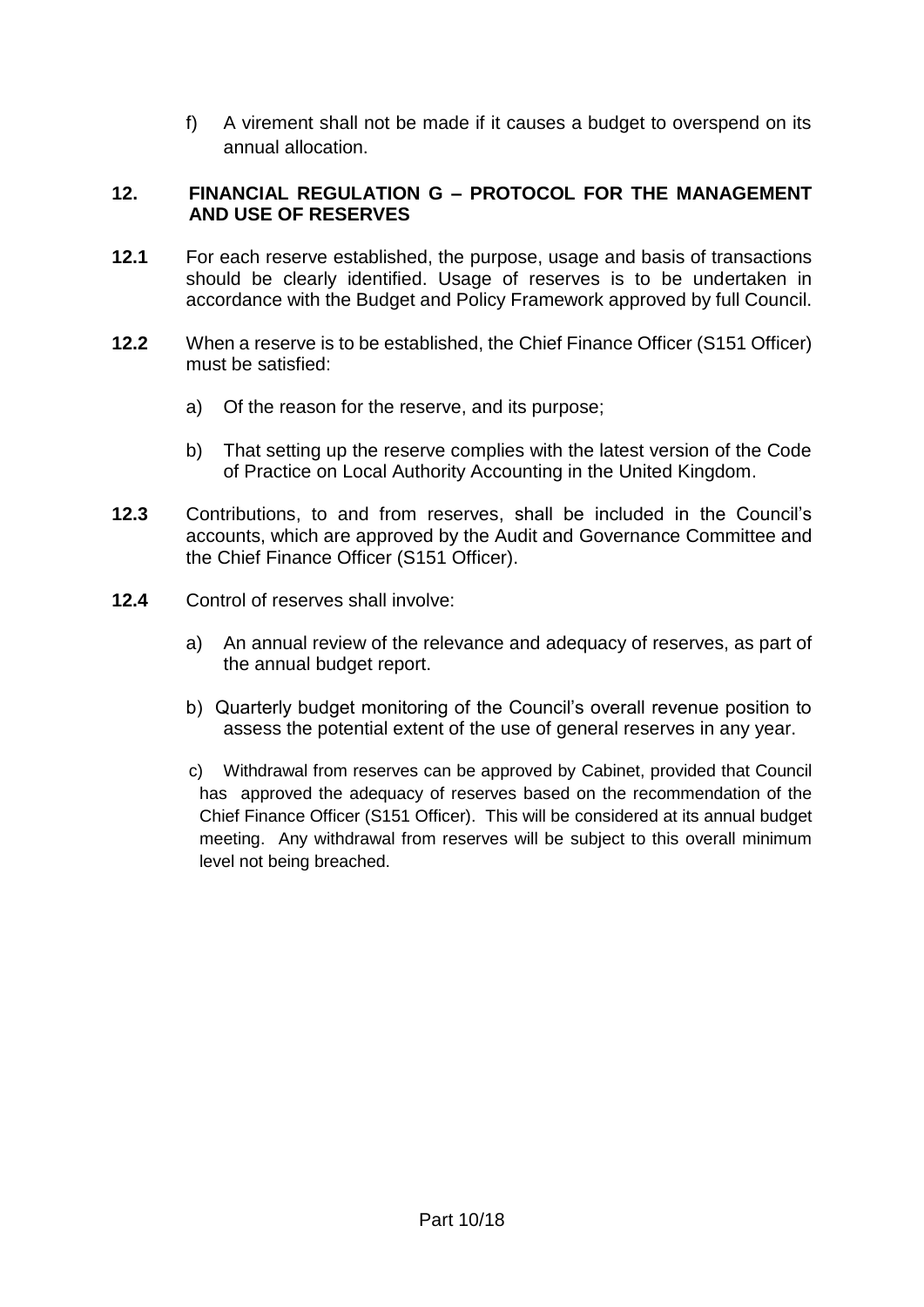## **PART 10.2 - CONTRACT STANDING ORDERS**

## **CONTRACT STANDING ORDERS**

#### **1. INTRODUCTION – PURPOSE OF THE CONTRACT STANDING ORDERS**

- **1.1** The purpose of the Contract Standing Orders is to provide a structure for the procurement decisions to be made to ensure that the Council:
	- a) Furthers its corporate objectives;
	- b) Uses its resources efficiently;
	- c) Purchases quality works, supplies (goods) and services;
	- d) Safeguards its reputation from any implication of dishonesty or corruption;
	- e) Improves the economic, social and environmental well being of the district; and
	- f) Embeds the core values in all contracts.
- **1.2** Procurement by the Council, from planning to delivery, shall incorporate principles of sustainability, efficiency, whole life costings and cost savings.
- **1.3** The Contract Standing Orders are made in accordance with the requirements of Section 135 of the Local Government Act 1972.
- **1.4** These Contract Standing Orders shall apply equally to procurement by non-Council Officers (e.g. agents, consultants, partners and external bodies)and Council Officers when undertaking procurement on behalf of the Council.
- **1.5** The Contract Standing Orders do not provide guidelines on what is the best way to procure works, supplies (goods) and services. They set out minimum requirements to be followed and must be read in conjunction with the information and guidelines set out in the Council's Procurement Guide and the guidance documents available on the Intranet.

#### **2. GENERAL PRINCIPLES – APPLICATION AND COMPLIANCE WITH CONTRACT STANDING ORDERS**

- **2.1** The Contract Standing Orders apply to the procurement by or on behalf of the Council of works, supplies (goods) and services.
- **2.2** The Contract Standing Orders apply to all contracts regardless of value including all purchase orders, concessions and contractual arrangements entered into by or on behalf of the Council, except for the specific types of contracts that are listed in 2.3.
- **2.3** These Contract Standing Orders do not apply to:
	- a) Employment contracts;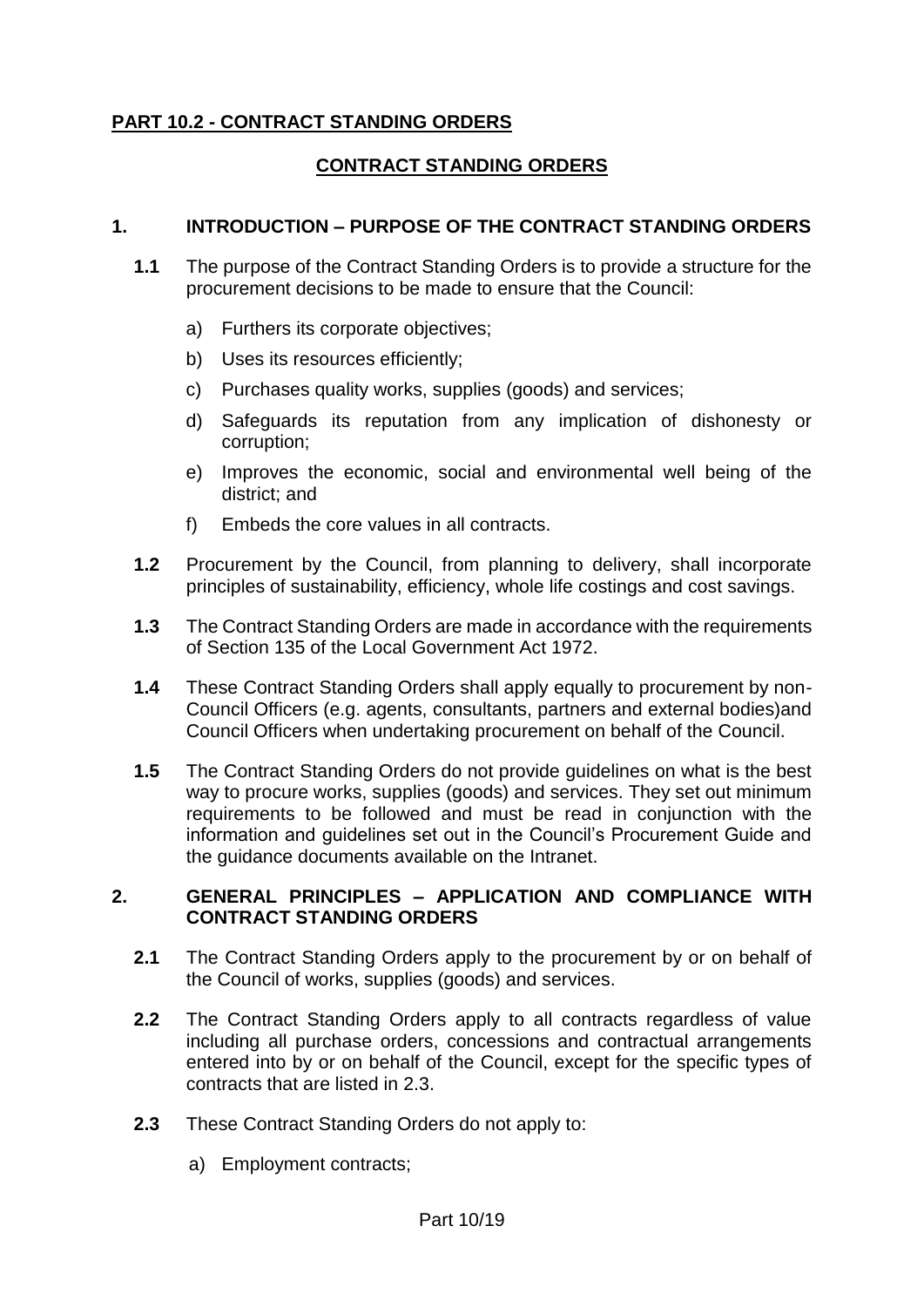- b) Contracts relating solely to the purchase or sale of interests in land;
- c) Contracts for the appointment and retention of legal counsel or expert witnesses in legal proceedings;
- d) Grant agreements setting out the conditions which the Council applies to its funding of particular voluntary sector bodies.

#### **3. GENERAL PRINCIPLES APPLYING TO ALL CONTRACTS AND PURCHASE ORDERS**

- **3.1** There should be a detailed audit trail of all purchases.
- **3.2** The Responsible Officer (defined in 5.2 below) must consider the appropriate procurement process for each contract based on its value.
- **3.3** All contracts up to a value of £10,000 may be entered into utilising Purchase Order Terms and Conditions, unless the contract is sufficiently complex so as to require specific Terms and Conditions in its own right. Advice may be sought from Procurement and Legal Services, as appropriate.
- **3.4** All contracts of a value of £10,000 or more shall be made using either;
	- a) The Council's current Standard Terms and Conditions of Contract, as maintained by Procurement and Legal Services; or
	- b) Alternative Terms and Conditions specifically prepared by Legal Services (or their nominated representative) as a consequence of the type and/or circumstances of the procurement; or
	- c) A standard form of contract (e.g. JCT, NEC, etc) to include special conditions, as maintained by Procurement and Legal Services; or
	- d) The Terms and Conditions stipulated under any Procurement Scheme; or
	- e) The suppliers Terms and Conditions, where the requirement is as such that these are deemed appropriate.

Where deemed appropriate by the Responsible Officer, advice and agreement may be sought from Procurement and Legal Services prior to award.

- **3.5** As a minimum, all such contracts (excluding purchase orders approved by the relevant Chief Officer) shall include clauses which set out:
	- a) The works, supplies (goods), services, material, matters and/or things to be carried out or supplied;
	- b) The contract start date, end date and any capacity for extension;
	- c) The price to be paid, the estimated price or the basis on which the price is to be calculated, and payment terms;
	- d) Quality requirements and/or standards which must be met;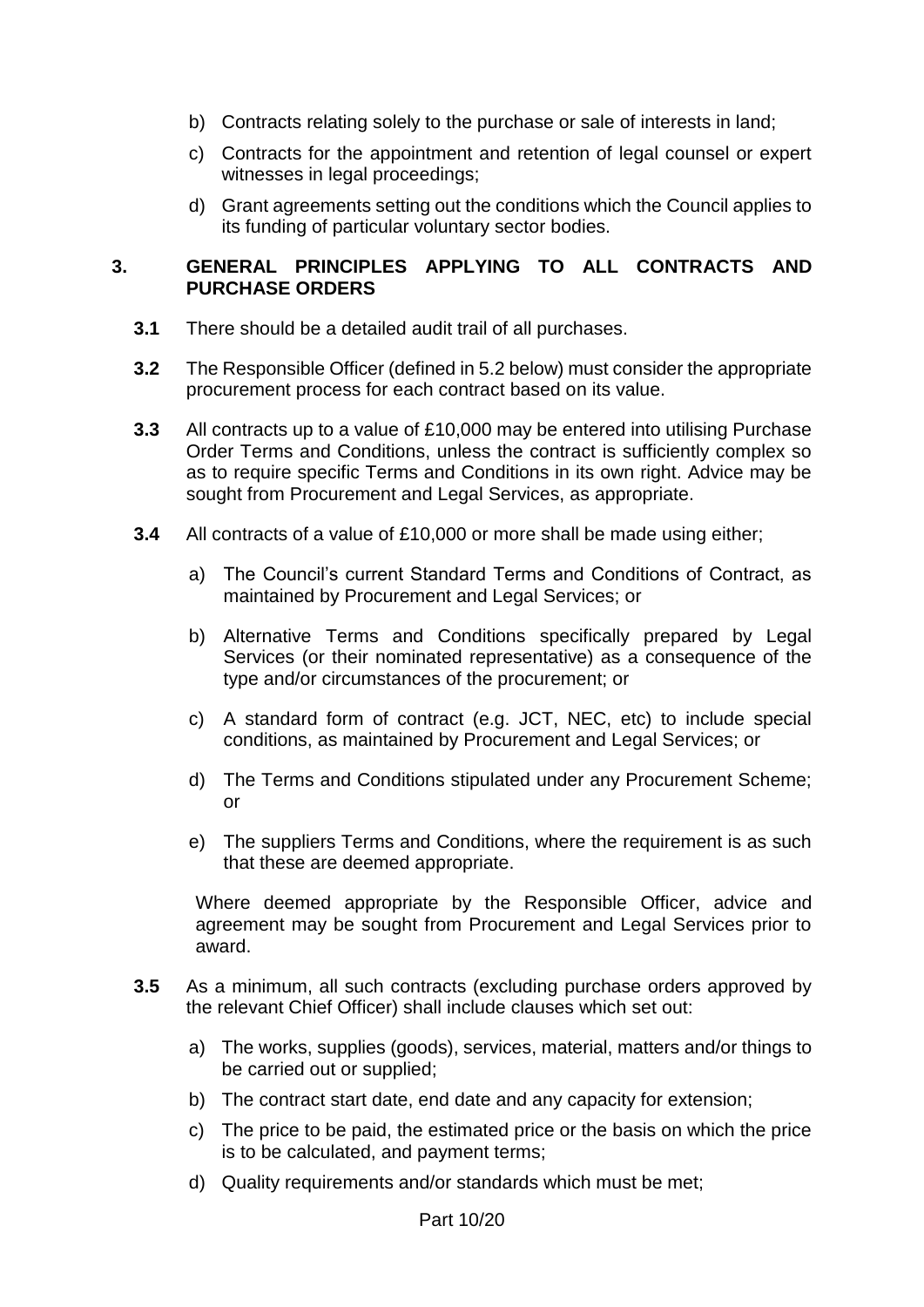- e) Requirements of the contractor to hold and maintain appropriate insurance throughout the contract, for which advice may be sought from the Insurance department;
- f) What the consequences of the contractor failing to comply with its contractual obligations (in whole or in part) are;
- g) Requirements on the contractor to comply with all relevant equalities and health and safety legislation, and safeguarding (child protection) legislation;
- h) That the Council shall be entitled to cancel the contract and recover losses in the event that the contractor does anything improper to influence the Council to give the contractor any contract or commits an offence under the Bribery Act 2010 or s117(2) Local Government Act 1972.
- **3.6** Written contracts shall not include non-commercial terms unless these are necessary to achieve best value for the Council and necessary to enable or facilitate the Council's compliance with public sector equality duty or any duty imposed on it by the Equality Act 2010. In this context, "non commercial" means requirements unrelated to the actual performance of the contract.
- **3.7** All contracts shall include relevant specifications and/or briefs/technical requirements which are prepared taking into account the need for effectiveness of delivery, quality, sustainability and efficiency (as appropriate) and the information set out in the Council's Procurement Guide.
- **3.8** All contracts of a value of £10,000 or more must be subject to a written risk assessment , which should be kept on the contract file with the Responsible Officer.

## **4. REGULATORY CONTEXT**

- **4.1** All purchasing shall be conducted in accordance with regulatory provisions which are:
	- a) All relevant statutory provisions;
	- b) The Public Contracts Regulations 2015 (PCR 2015) and public procurement principles which are defined in the Council's Procurement Guide;
	- c) The Council's Constitution including the Contract Standing Orders, the Council's Financial Procedure Rules and Scheme of Delegation;
	- d) The Council's Procurement Guide and other policies and procedures of the Council as appropriate.
- **4.2** In the event of conflict between the above, UK legislation will take precedence, followed by the Council's Constitution, the Council's Procurement Guide and guidelines, policies and procedures.

## **5. RESPONSIBILITIES OF CHIEF OFFICERS AND RESPONSIBLE OFFICERS**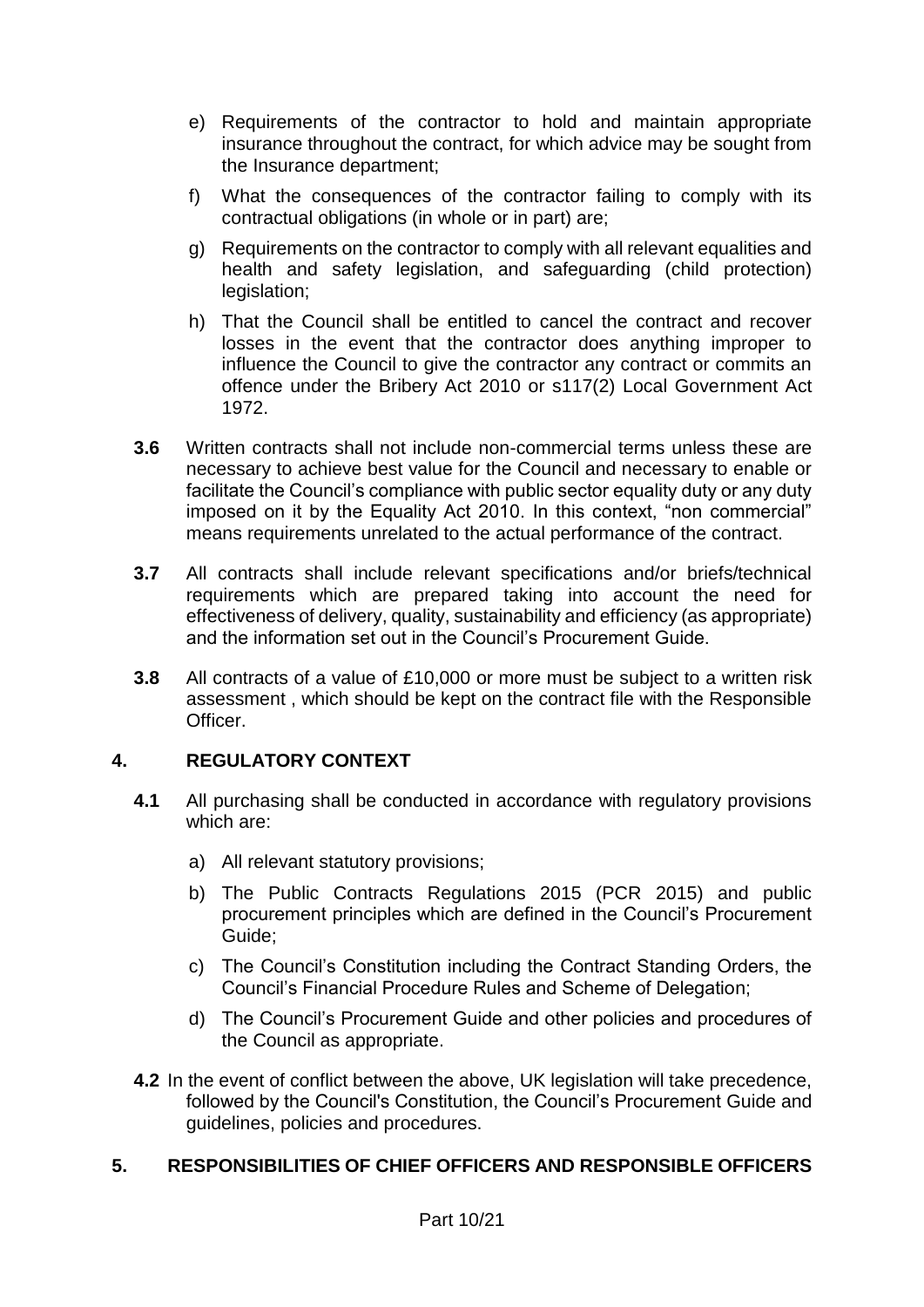- **5.1** The term "Chief Officer" as used in these Contract Standing Orders means a Director, Assistant Director or Chief Service Officer, or Lead Specialist.
- **5.2** A Responsible Officer is an Officer with responsibility for conducting purchasing processes for the purchase of works, supplies and/or services on behalf of the Council.
- **5.3** Each Chief Officer shall have overall responsibility for the procurement undertaken by their service area and shall;
	- a) Be responsible for the procurement undertaken by their service area ;
	- b) Be accountable to Cabinet for the performance of their duties in relation to procurement;
	- c) Comply with the Council's decision making processes including, where appropriate, implementing and operating a Scheme of Delegation;
	- d) Immediately report any suspected or actual breach of these Contract Standing Orders to the S151 Officer and the Monitoring Officer.
- **5.4** A Responsible Officer's duties in respect of procurement are to ensure:
	- a) Compliance with all regulatory provisions (4.1) and integrity of the tender process;
	- b) That the relevant Officers are reminded of the relevant regulatory provisions and the Council's requirements relating to declarations of interest affecting any procurement process in order for them to comply with these requirements;
	- c) That there is an appropriate analysis of the requirement, timescales, procedure and documentation to be used;
	- d) The procurement process, from planning to delivery incorporates (where appropriate) principles of sustainability, efficiency, whole life costings and cost savings;
	- e) Compliance with the Council's decision making processes;
	- f) That all contracts of a value of £5,000 or more are included on the Council's Contract Register;
	- g) That proper records of all contract award procedures, waivers, exemptions and extensions are maintained, with separate files for each purchase of a value of £10,000 or more;
	- h) That value for money is achieved;
	- i) That adequate and appropriate security (such as a bond or parent company guarantee) is taken to protect the Council in the event of nonperformance.
- **5.5** In considering how best to procure works, supplies (goods) and/or services, Chief Officers and/or Responsible Officers (as appropriate in the context), shall consult with Procurement to take into account wider contractual delivery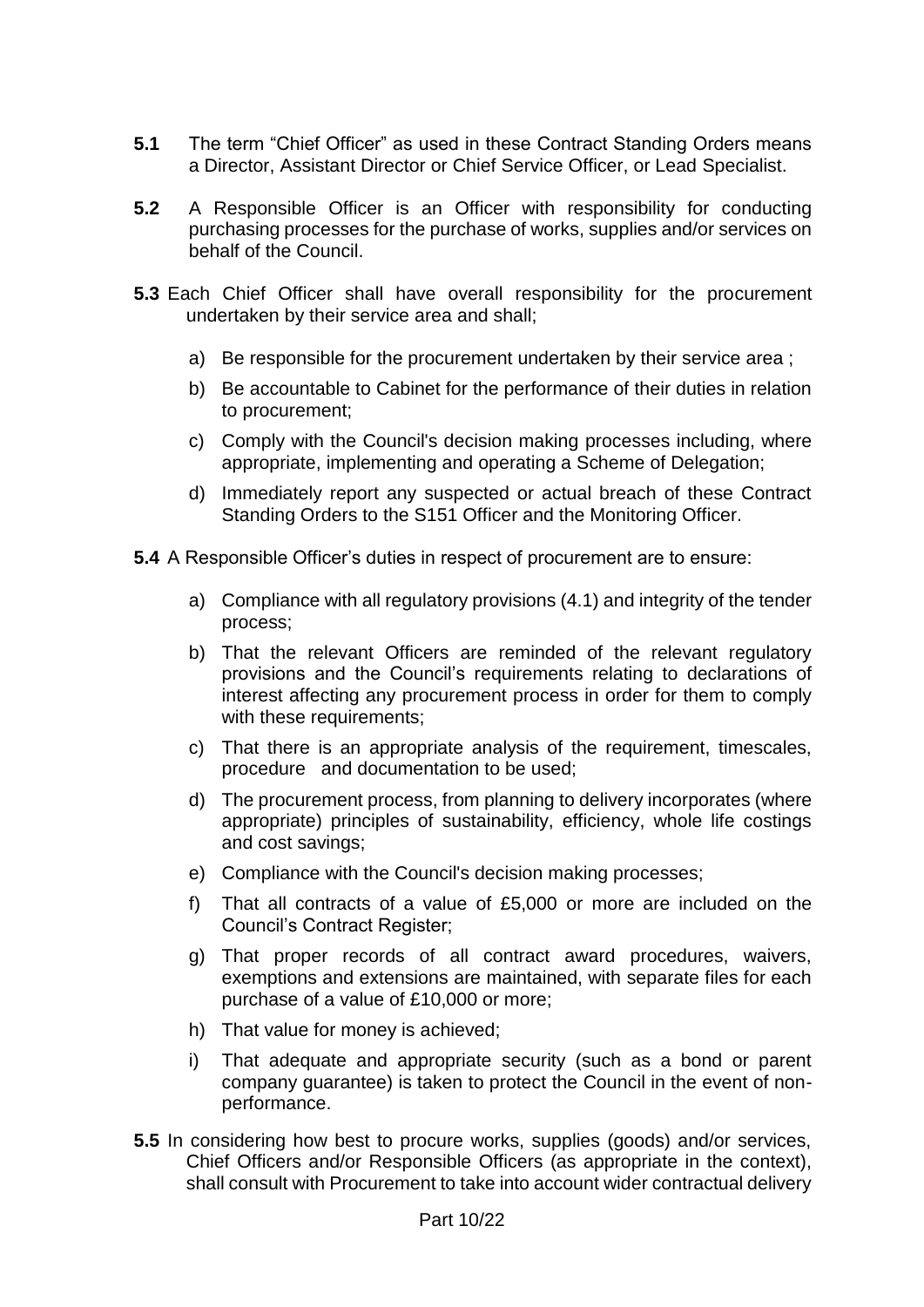opportunities and procurement methods including the use of Procurement Schemes (as defined in CSO 17) and e-procurement/purchasing methods, and the availability of local authority charging and trading powers under the Local Government Act 2003 and the Localism Act 2011.

- **5.6** It is a disciplinary offence to fail to comply with these Contract Standing Orders and the Council's Procurement Guide. All employees have a duty to report any suspected or actual breaches of the Contract Standing Orders to the S151 Officer and the Monitoring Officer.
- **5.7** Any officer or Member who suspects any misconduct or corruption in relation to the purchase by or on behalf of the Council of works, supplies (goods) and/or services must refer to the Council's Whistleblowing Policy.

#### **6. Scheme of Delegation**

- **6.1** Council procurement may only be undertaken by officers with the appropriate delegated authority to carry out such tasks as set out in the Council's Scheme of Delegation. Chief Officers may only delegate to other officers who have the appropriate skills and knowledge for the task and such delegation shall be recorded in writing by the Chief Officer.
- **6.2** Each Chief Officer shall inform officers, where appropriate, of the extent of any delegated authority and applicable financial thresholds.

## **7. FINANCIAL THRESHOLDS AND PROCEDURES**

- **7.1** The table below sets out the general rules applying to the choice of procurement procedure for contracts at the stated threshold values.
- **7.2** There is a general presumption in favour of competition. Wherever possible contract opportunities should be advertised by way of a public notice via the Council's e-tendering portal.
- **7.3** The publication of a notice referred to at paragraph 7.2 and 7.3 may take the form of a notice or advertisement in an electronic or paper format, on an easily accessible website or other electronic media and/or in the press, trade journals of Find a Tender ("FTS") (as appropriate). The Responsible Officer may choose to place one or more public notices in different media.
- **7.4** In accordance with the Public Contracts Regulations 2015 and guidance issued by the Cabinet Office;
	- a) All contract opportunities with a value of £25,000 and above must be published on 'Contracts Finder' where the Council has advertised such opportunity in the form of a notice or advertisement;
	- b) All contracts opportunities with a value above the relevant threshold (and so subject to Part 2 Public Contracts Regulations 2015) must be published in the FTS e-notification service;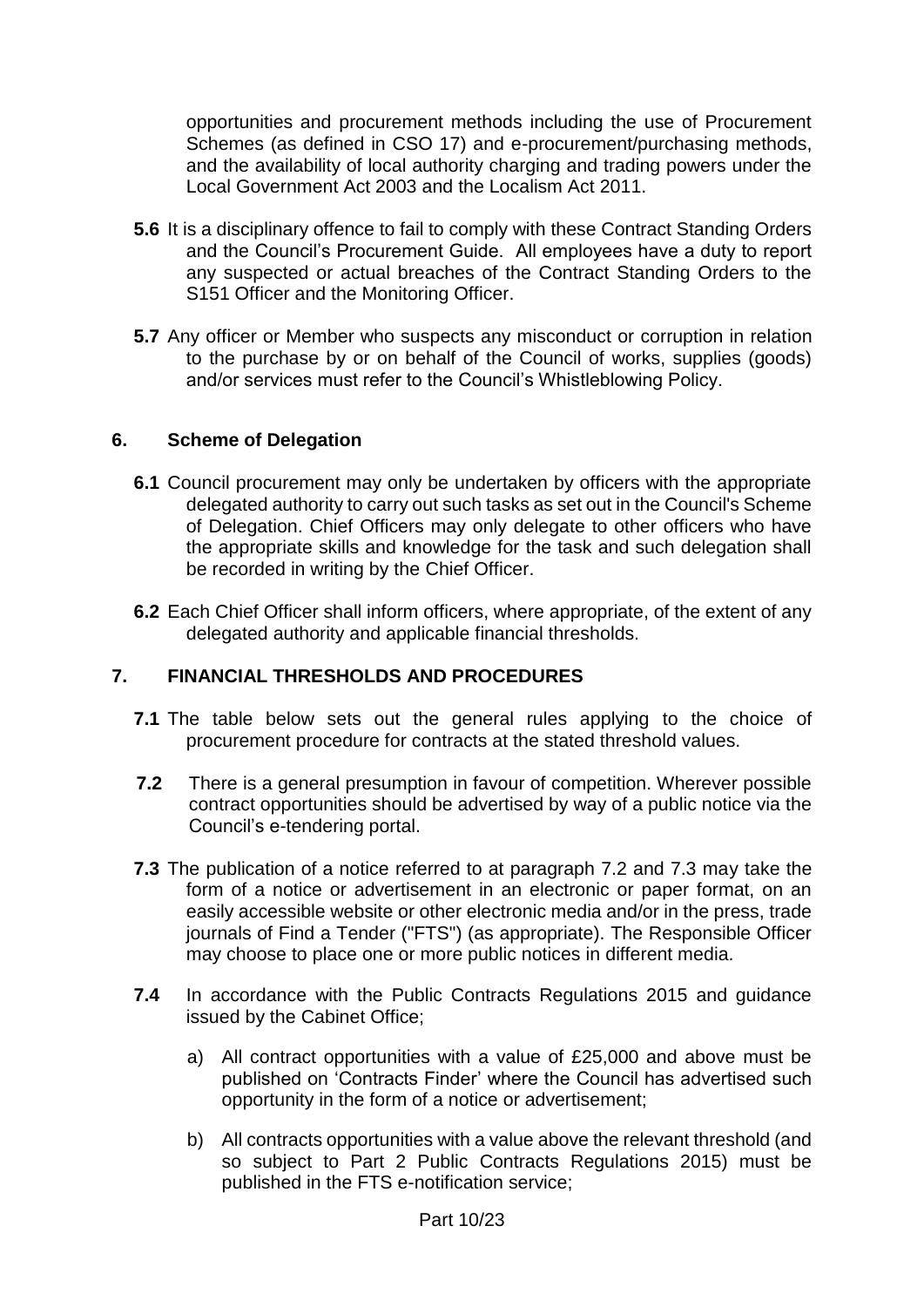c) All contract opportunities for which a Contract Notice was sent to the FTS e-notification service for publication must also be published on 'Contracts Finder'.

| <b>Total value £</b><br>(exclusive of VAT)                                                                                                         | <b>Type of contract</b>                          | <b>Procedure to be used</b>                                                                                                                                                                        |
|----------------------------------------------------------------------------------------------------------------------------------------------------|--------------------------------------------------|----------------------------------------------------------------------------------------------------------------------------------------------------------------------------------------------------|
| 0 up to £10,000                                                                                                                                    | Works, Supplies,<br>Services and<br>Concessions  | At least one written quote in<br>advance                                                                                                                                                           |
| £10,000 up to<br>£100,000                                                                                                                          | Works, Supplies,<br>Services and<br>Concessions* | At least three written quotes<br>in advance<br>or<br>Open competitive process<br>with tenders following<br>advertisement by public notice<br>using the Council's Invitation<br>to Tender document. |
| £100,000<br>up to<br>£177,872.50                                                                                                                   | Supplies and<br><b>Services</b>                  | Open competitive process<br>with tenders following<br>advertisement by public<br>notice using the Council's<br><b>Invitation to Tender</b><br>document.                                            |
| £177,872.50 plus<br>NOTE: £552,950<br>threshold applies for<br>some specific<br>services listed within<br>the Public Contracts<br>Regulations 2015 | Supplies and<br><b>Services</b>                  | Subject to PCR 2015 Part<br>2: Full competitive process<br>following advertisement in<br>the applicable FTS e-<br>notification service for<br>supplies and some<br>services.                       |
|                                                                                                                                                    |                                                  | For social and some<br>specific services reduced<br>requirements apply under<br>PCR 2015 but there is a<br>presumption in favour of<br>competition.                                                |
| £100,000<br>up to<br>£4,447,447.50                                                                                                                 | Works and<br>Concessions*                        | Open competitive process<br>with tenders following<br>advertisement by public<br>notice using the Council's<br><b>Invitation to Tender</b><br>document.                                            |

## **Table setting out financial thresholds and procedures:**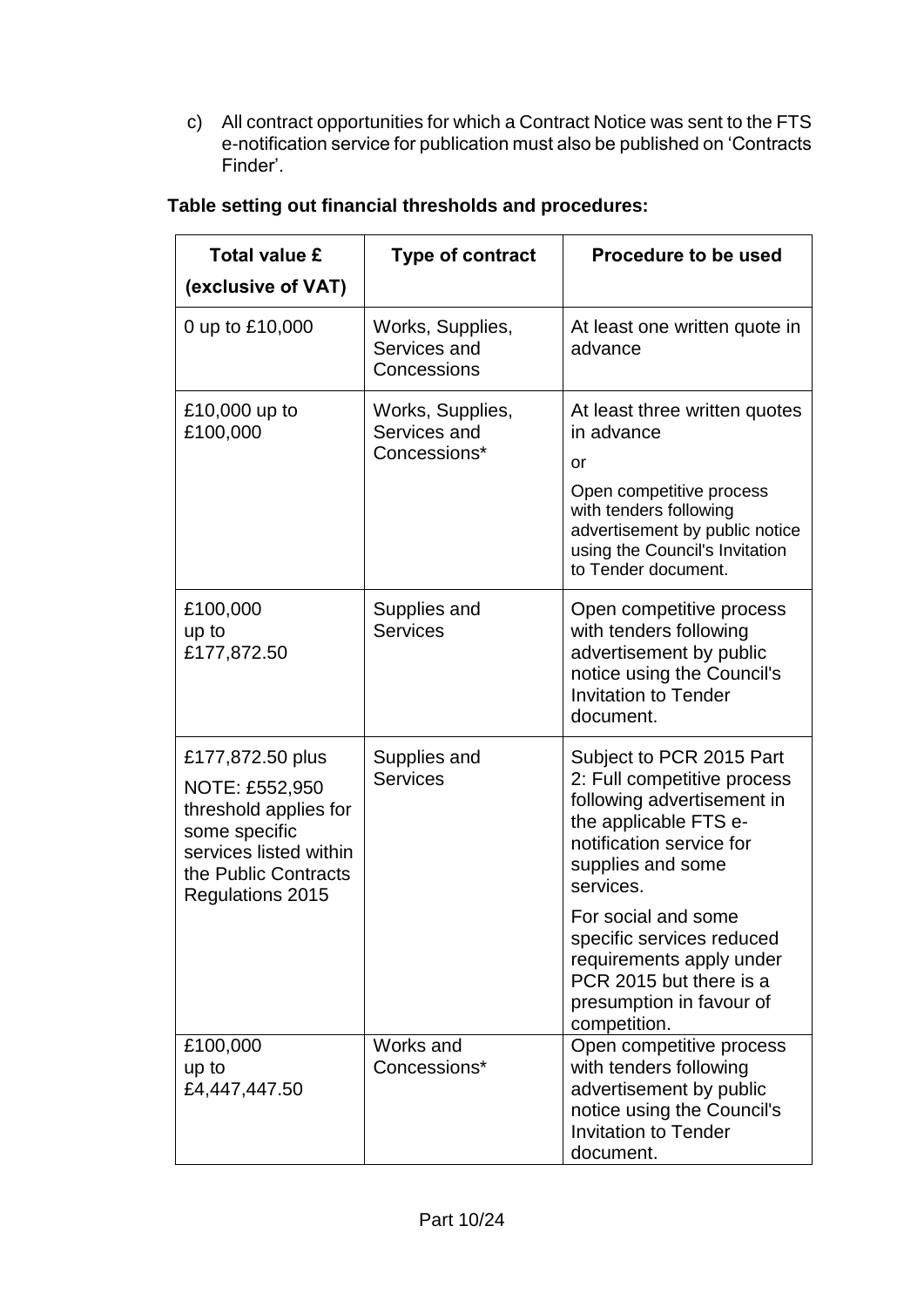| £4,447,447.50 plus | Works and<br>Concessions* | Subject to PCR 2015 Part<br>2: Full competitive process<br>following advertisement in<br>the FTS e-notification |
|--------------------|---------------------------|-----------------------------------------------------------------------------------------------------------------|
|                    |                           | service.                                                                                                        |

\* Concession agreements (where the concessionaire obtains revenue through exploiting the service instead of or in addition to payment by the Council) are instead subject to The Concession Contracts Regulations 2016.

Responsible Officers must always seek procurement advice when considering the procedure to be used in the application of the Public Contracts Regulations 2015 to their procurement and for the current threshold levels.

- **7.5** Contracts are subject to Part 2 of the Public Contracts Regulations 2015 if they exceed the relevant threshold given in Regulation 5.
- **7.6** Where contracts are of a type and value that mean Part 2 of the Public Contracts Regulations 2015 apply, there are five main types of procedures available. These are the Open, Restricted, Competitive Dialogue, Competitive Procedure with Negotiation, and Innovation Partnership procedures. Care must be taken to ensure that the correct and most appropriate procedure is used and assistance on the choice and use of EU procedure should be sought from Legal Services and Procurement.

#### **8. FINANCIAL THRESHOLDS AND PROCESSES APPLYING TO APPROVAL AND EXECUTION OF CONTRACTS**

- **8.1** For contracts over the relevant published threshold (as defined by Regulation 5 of the Public Contracts Regulations 2015), the choice of procurement procedure to be used and the decision to proceed to advertisement must be authorised in advance and in writing by the relevant Chief Officer.
- **8.2** When a decision is made to award a contract then the Responsible Officer must, in addition to complying with their general obligations under these Contract Standing Orders, must in particular ensure, that:
	- a) The appropriate approvals, including budget approval, have been obtained to authorise that decision; and
	- b) where appropriate, a standstill period complying with Regulation 87 of the Public Contracts Regulation 2015 is incorporated into the final award process.
- **8.3** Any contracts valued at £100,000 or above shall be executed as a deed using the Council's seal (available in legal). Officers with appropriate delegated authority may sign all other contracts under hand.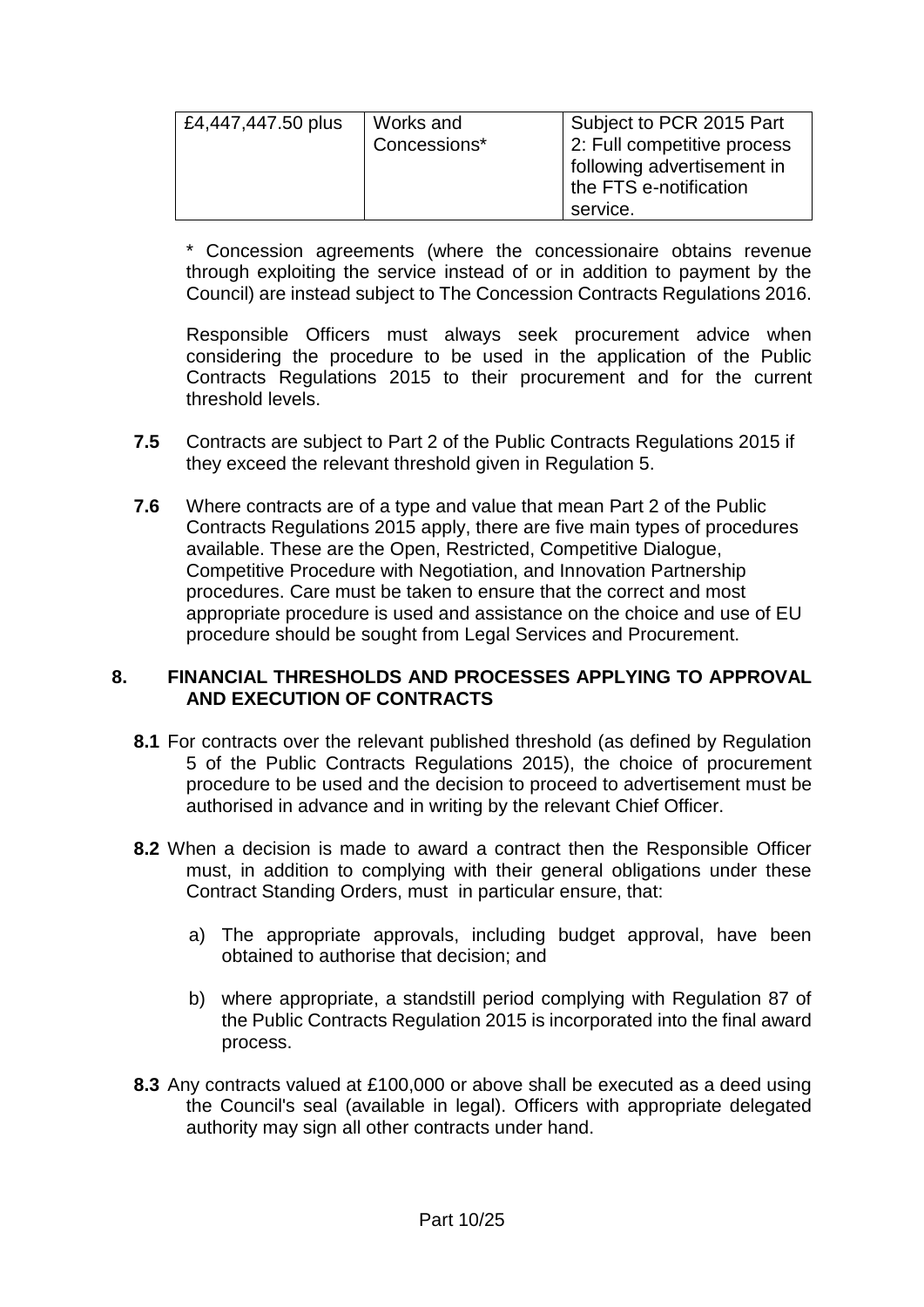**8.4** Electronic signatures may be used in accordance with the Electronic Signature Regulations 2002 provided the sufficiency of security arrangements has been approved in advance by the Assistant Director - Governance and Law.

## **9. CALCULATING THE CONTRACT VALUE**

- **9.1** The starting point for calculating the contract value for the purposes of these Contract Standing Orders is that the contract value shall be the genuine preestimate of the value of the entire whole life of the contract excluding Value Added Tax. This includes all payments to be made, for the whole of the predicted contract and for the whole of the predicted contract period (including proposed extensions and options).
- **9.2** There shall be no artificial splitting of a contract to avoid the application of the provisions of the Public Contracts Regulations 2015 or these Contract Standing Orders.
- **9.3** The Responsible Officer should be particularly careful / aware that Part 2 of the Public Contracts Regulations 2015 may apply where repeat purchases and/or purchases of a similar type in a specified period are involved. Responsible Officers should seek guidance from Procurement regarding the application of the Public Contracts Regulations 2015 where they envisage this may occur.

## **10. PRINCIPLES UNDERLYING TENDERING PROCESSES AND TENDER EVALUATION**

- **10.1** All tendering procedures (including obtaining quotes), from planning to contract award and signature, shall be undertaken in a manner so as to ensure:
	- a) Sufficient time is given to plan and run the process;
	- b) Equal opportunity and equal treatment;
	- c) Openness and transparency;
	- d) Probity (moral correctness);
	- e) Outcomes that deliver sustainability, efficiency and cost savings (where appropriate).

## **11. SUBMISSION AND OPENING OF TENDERS**

- **11.1** An Invitation to Tender shall be issued by the Council for all contracts over £100,000, via the Councils e-tendering system, and tenders shall be submitted in accordance with the requirements of the Invitation to Tender.
- **11.2** Any tenders received shall be kept secure electronically and unopened until the time and date specified for the opening.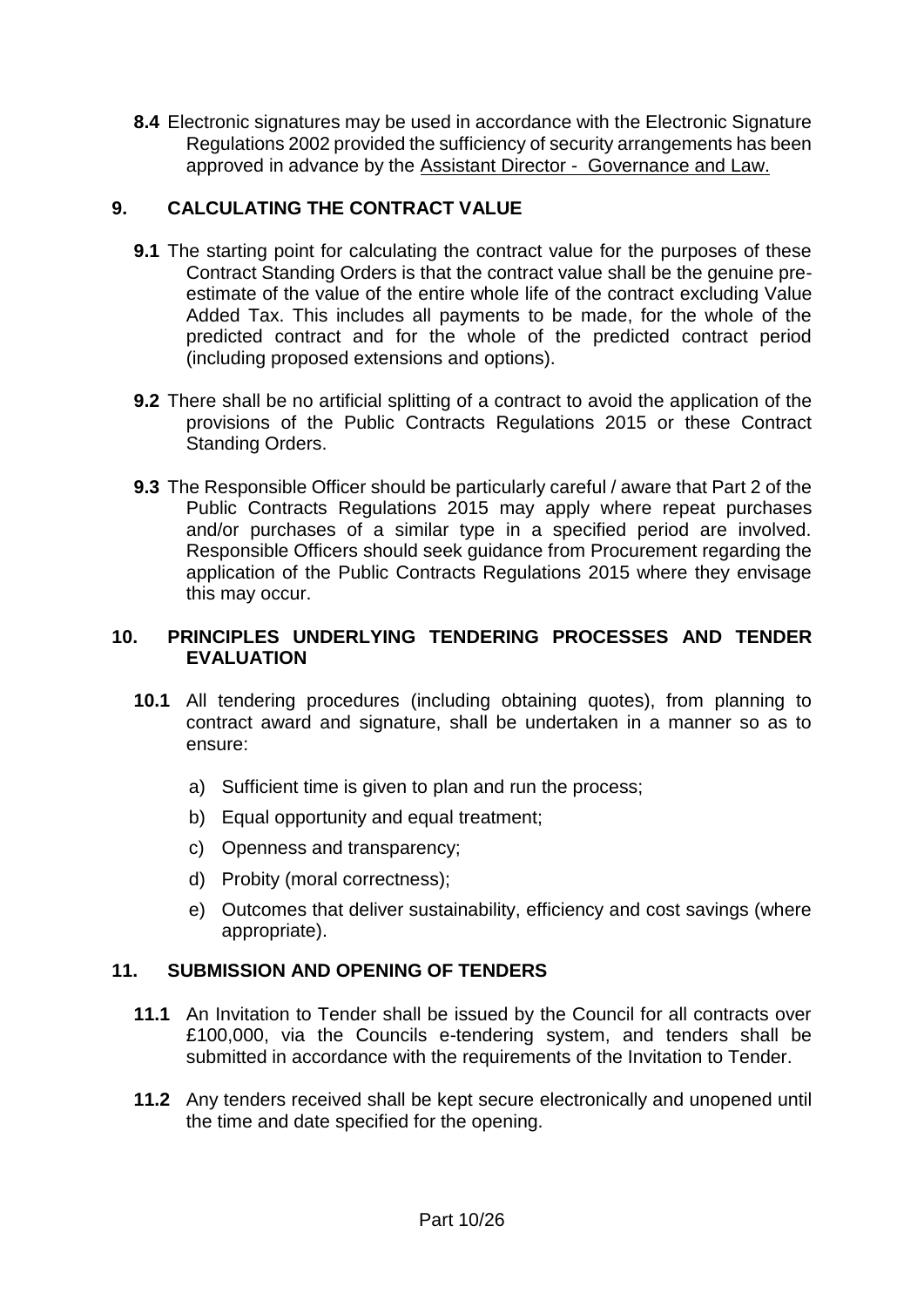- **11.3** No tender received after the time and date specified for its opening shall be accepted or considered by the Council unless agreed by the Monitoring Officer in exceptional circumstances.
- **11.4** Tenders shall be opened, certified and recorded electronically by an Authorised Officer of the Council via the Councils e-tendering system.

## **12. EVALUATION OF QUOTES AND TENDERS**

- **12. 1** All quotes and tenders shall be evaluated in accordance with the evaluation criteria notified in advance to those submitting quotes/tenders.
- **12.2** Tenders subject to the Part 2 of the Public Contracts Regulations 2015 shall be evaluated in accordance with the regulations.

#### **13. WAIVERS**

- **13.1** Subject to 13.5, the requirement for the Council to conduct a competitive procurement process for contracts in excess of £10,000 may be waived in the following circumstances.
	- a) For contracts which are not subject to Part 2 of the Public Contracts Regulations 2015, the work, supply or service or grant of service concession is required as a matter of urgency and a delay would be likely to lead to financial loss, personal injury or damage to property; or
	- b) Where the provisions of Regulation 32 of the Public Contracts Regulations 2015 apply (whether or not the contract is of a type which is subject to Part 2 of the Public Contracts Regulations); or
	- c) If the goods or materials to be purchased are available from only one manufacturer / supplier; or
	- d) Where the supply is for parts for existing machinery, or where the terms of supply of equipment require that maintenance be undertaken by a specified provider; or
	- e) Where the work is of a specialist nature, the skill of the contractor is of primary importance, and the supply market has been tested and found to be limited; or
	- f) Where the supply is for maintenance to existing IT equipment or software, including enhancements to current software, which can only be performed by the licensed developer or owner of the system; or
	- g) At the discretion of the relevant Chief Officer who may proceed in a manner most expedient to the efficient management of the service/Council with reasons recorded in writing.
- **13.2** A Responsible Officer who seeks a waiver of Contract Standing Orders, shall do so only in advance and only in exceptional circumstances. Further guidance on what may constitute exceptional circumstances permitting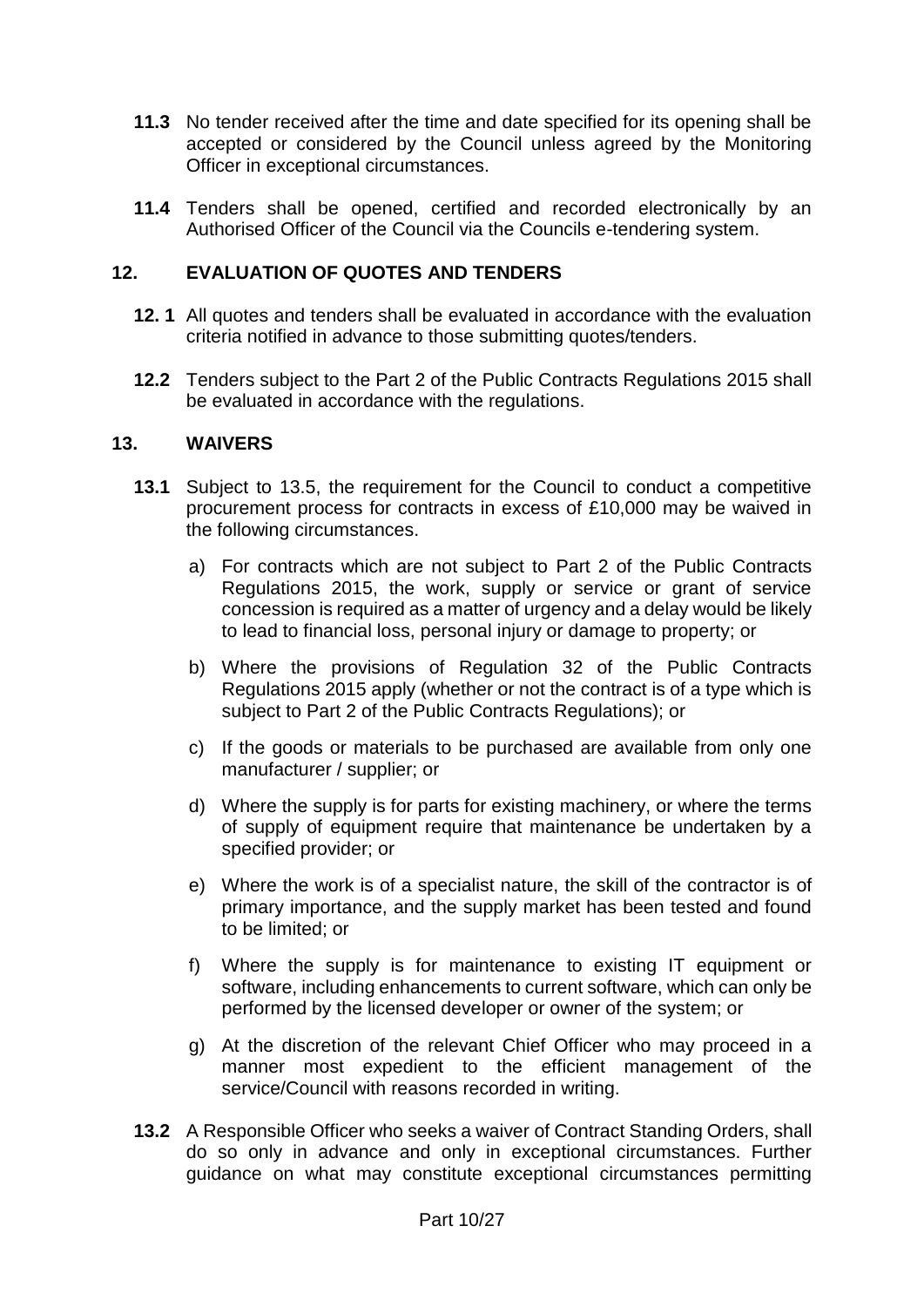waiver of these Contract Standing Orders is set out in the Council's Procurement Guide.

- **13.3** All waivers from these Contract Standing Orders must be:
	- a) Fully documented;
	- b) Subject to a written report in an approved format to be submitted in advance to the relevant Chief Officer which shall include reasons for the waiver which demonstrate that the waiver is genuinely required;
	- c) Subject to approval in advance by the S151 Officer and the Monitoring Officer, or their nominated deputies, who shall record that they have considered the reasons for the waiver and that they are satisfied that the circumstances justifying the waiver are genuinely exceptional.
- **13.4** All decisions on waivers must take into account:
	- a) Probity (e.g. the decision should not be influenced by personal gain)
	- b) Best value/value for money principles
- **13.5** For contracts subject to the Part 2 of the Public Contracts Regulations 2015, any waiver from the requirement for competition must meet the conditions set out in the regulations in addition to the general requirements above.

#### **14. EXTENSIONS / VARIATIONS TO EXISTING CONTRACTS**

- **14.1** Where extensions / variations to existing contracts are made the extensions must be:
	- a) Determined in accordance with any statutory restrictions and any specific contract terms;
	- b) In the case of an extension only for a specified period;
	- c) Made in accordance with the principles set out in the Council's Procurement Guide;
	- d) In a format approved by legal services.
- **14.2** All extensions / variations, including the option to extend or vary an existing contract in accordance with the agreed terms, must be:
	- a) Fully documented;
	- b) Agreed by the relevant Chief Officer following the submission of a written report in an approved format which shall include the reasons for any extension and demonstrate that the need for the requested extension is both genuine and offers the Council continuing value for money;
	- c) Authorised by the S151 Officer and the Monitoring Officer who shall record that they;
		- i) have considered the reasons for the extension;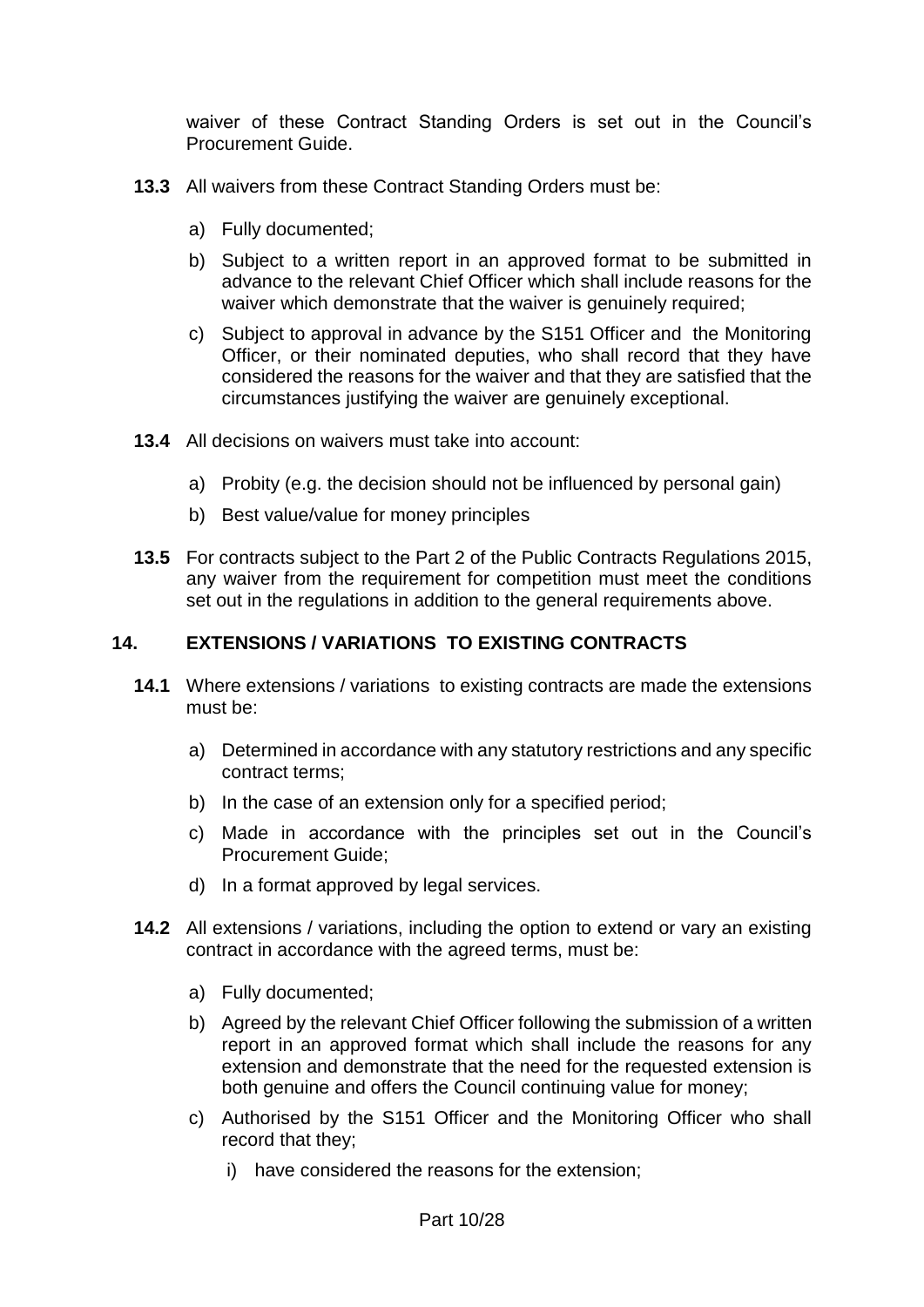- ii) are satisfied the circumstances justify the extension and are either genuinely exceptional or in their opinion are in the Council's best interest.
- **14.3** Any extension must take into account:
	- a) Probity (e.g. the decision should not be influenced by personal gain)
	- b) Best value/value for money principles.
- **14.4** For contracts subject to Part 2 of the Public Contracts Regulations 2015, any extension must meet the conditions set out in Regulation 72 in addition to the more general requirements set out above.

#### **15. THE USE OF LETTERS OF INTENT**

- **15.1** A letter of intent normally precedes the commencement of the contract. Letters of Intent shall only be permitted as follows:
	- a) Where the Council's form of tender has not included a statement that until such time as a formal contract is executed, the Council's written acceptance of a tender shall bind the parties into a contractual relationship;
	- b) Exceptionally where a contractor is required to provide services, supplies or works prior to written acceptance by the Council.
- **15.2** In all cases the letter of intent must be in a format agreed by legal services and signed by the Monitoring Officer: who shall record that he has considered the reasons for requiring a Letter of Intent and that he is satisfied that the circumstances are genuinely exceptional.

#### **16. ASSIGNMENT OF EXISTING CONTRACTS**

- **16.1** Where a Responsible Officer is considering assigning an existing contract, the assignment must be decided in accordance with the relevant contract terms and made in line with the principles set out in the Council's Procurement Guide. An assignment of a contract is where the contract is moved to a replacement contractor, who takes over all the obligations of the original contractor under the contract.
- **16.2** Any assignment must be;
	- a) Fully documented and take into account probity and best value/value for money principles. In all cases the assignment must be in a format agreed by legal services;
	- b) Agreed by the relevant Chief Officer following the submission of a written report in an approved format which shall include the reasons for any assignment and demonstrate that the proposed assignment is both genuine and offers the Council continuing value for money.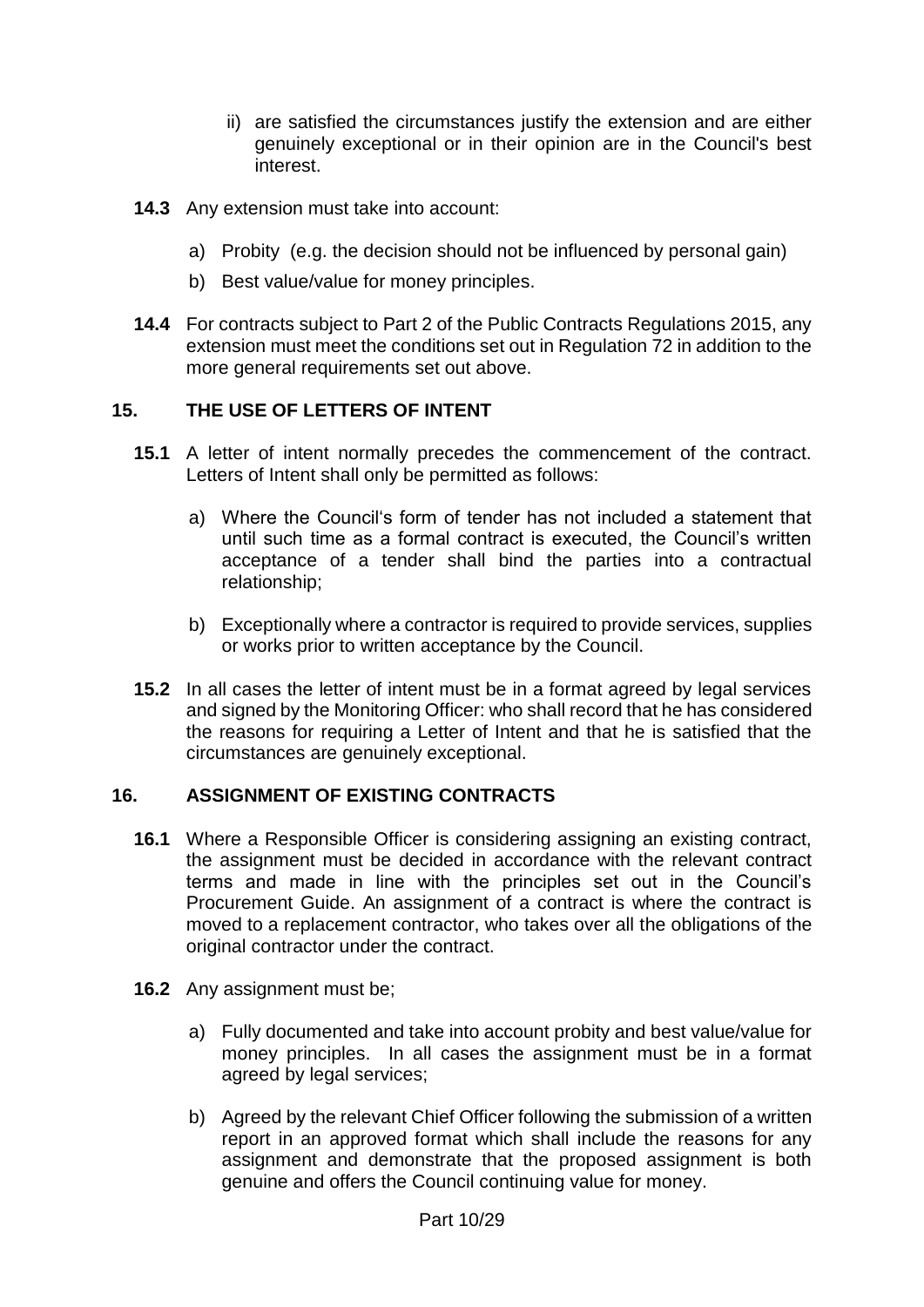- c) Authorised by the S151 Officer and the Monitoring Officer who shall record that they:
	- i) have considered the reasons for assignment;
	- ii) are satisfied as to the financial standing and the technical competence of the proposed new contractor/assignee;
	- iii) are satisfied the circumstances justify the assignment and agree that the assignment is in their opinion, in the Council's best interests.

For contracts subject to Part 2 of the Public Contracts Regulations 2015, any assignment must meet the conditions set out in the regulations in addition to the more general requirements set out above.

## **17. PROCUREMENT SCHEMES**

- **17.1** A Responsible Officer may use Procurement Schemes authorised by Procurement subject to the following conditions and the Council's Procurement Guide.
- **17.2** Responsible Officers must check in advance with Procurement, that;
	- a) The Council is legally entitled to use the Procurement Scheme;
	- b) The purchases to be made properly fall within the ambit of the Procurement Scheme;
	- c) The establishment and operation of each Procurement Scheme is in compliance with the Part 2 of the Public Contracts Regulations 2015 (where they apply) and meets the Council's own requirements.
- **17.3** A "Procurement Scheme" may include:
	- a) Contractor prequalification lists/select lists;
	- b) Framework arrangements;
	- c) Procurement arrangements set up by central procurement bodies and commercial organisations;
	- d) Consortium procurement;
	- e) Collaborative working arrangements;
	- f) Formal agency arrangements;
	- g) E-procurement/procurement schemes and methods;
	- h) Other similar arrangements, such as the Government eMarketplace.
- **17.4** Where a Procurement Scheme is used then there shall be a whole or partial exemption from the obligations under these Contract Standing Orders in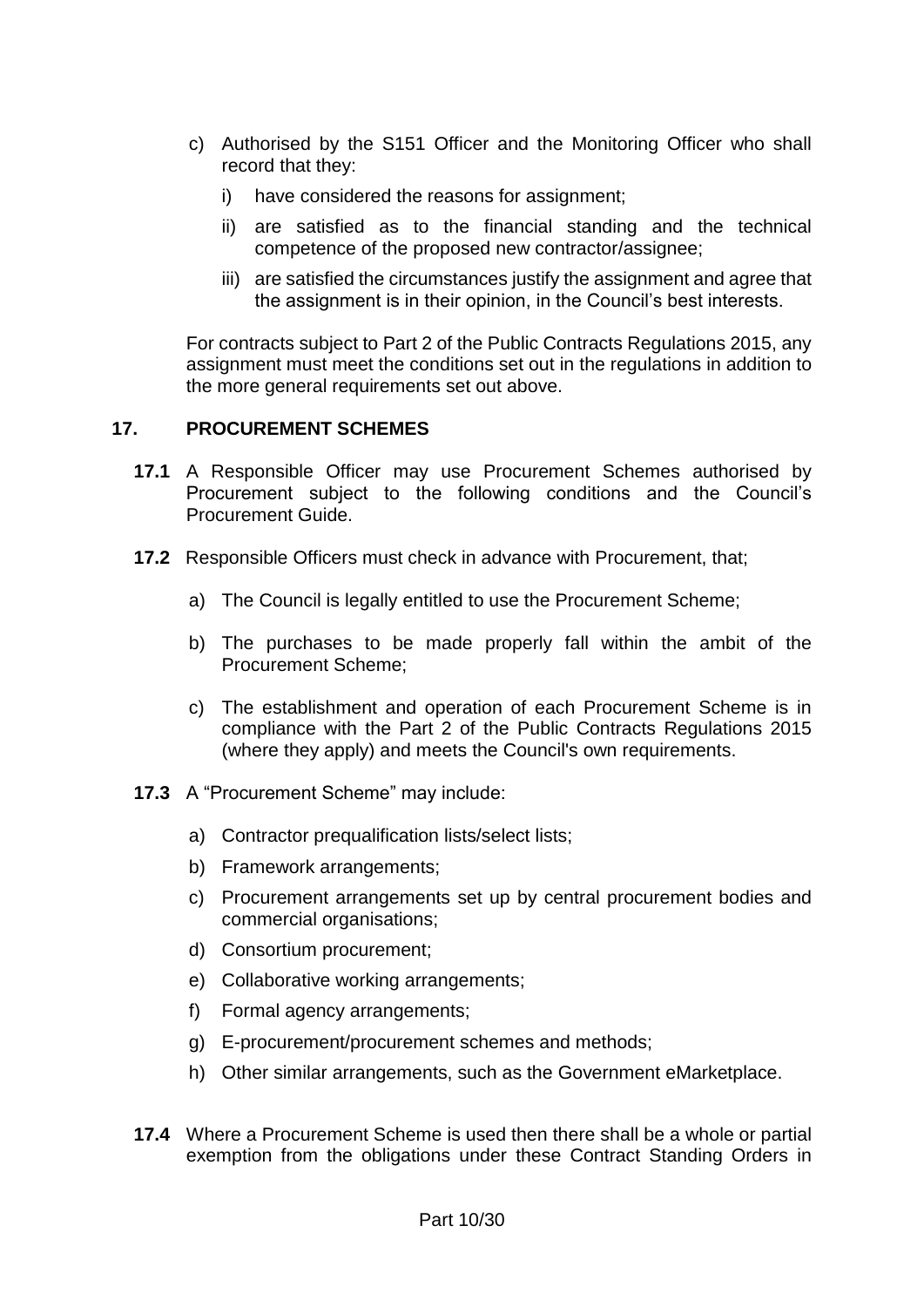respect of the choice and conduct of procedures to the extent permitted and indicated in the Council's Procurement Guide.

- **17.5** Where the use of a Procurement Scheme would result in the direct award of a contract without further competition, the justifications for the use of the selected Procurement Scheme must be:
	- a) Fully documented;
	- b) Agreed by the relevant Chief Officer following the submission of a written report in an approved format which shall include the reasons for the selection of the Procurement Scheme and demonstrate that the proposed direct award is both genuine and offers the Council continuing value for money;
		- c) Subject to approval in advance by the Procurement Senior Specialist or nominated deputy, who shall record that they have considered the reasons for the direct award and are satisfied that the circumstances justifying the direct award are genuine and / or in their opinion are in the Council's best interest.
- **17.6** Any direct award via a Procurement Scheme must take into account:
	- a) Probity (e.g. the decision should not be influenced by personal gain)
	- b) Best value/value for money principles.

## **18. REVIEW AND CHANGES TO THESE CONTRACT STANDING ORDERS**

- **18.1** These Contract Standing Orders shall be reviewed and updated on a regular basis.
- **18.2** The Monitoring Officer shall be entitled to make minor amendments to these Contract Standing Orders (to include, but not limited to, updating prevailing financial thresholds or other legislative change).
- **18.3** Amended Contract Standing Orders shall be recommended by the Audit and Compliance Committee to Full Council.

## **PART 10.3 – PROCEDURES FOR AUDITING THE AUTHORITY**

#### **1. INTERNAL AUDIT**

**1.1** Internal Audit is an independent appraisal function, established by the Council, for the review of the internal control system, as a service to the organisation. It objectively examines, evaluates and reports on the adequacy of internal control, as a contribution to the proper, economic, efficient and effective use of resources.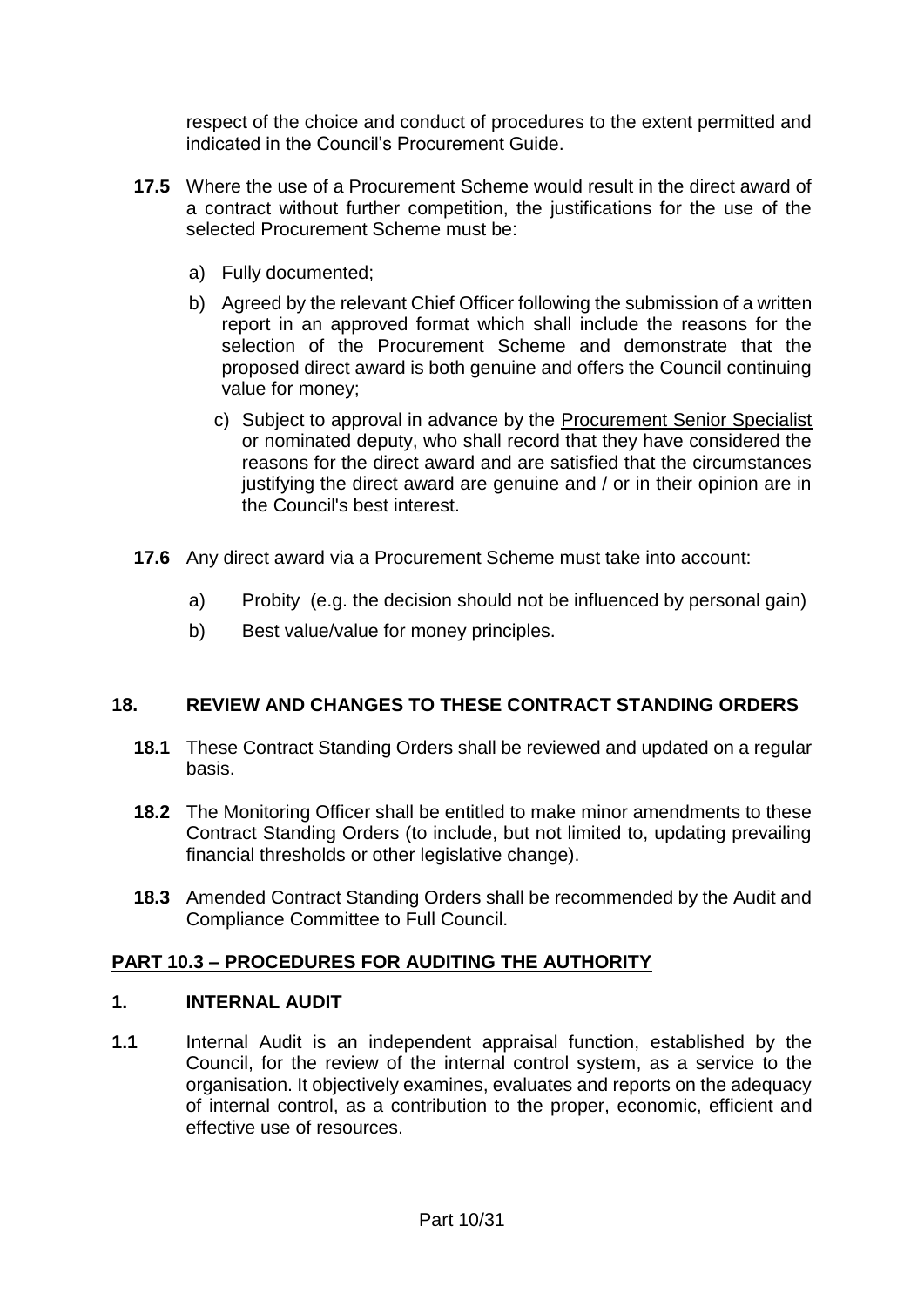- **1.2** In accordance with the Accounts and Audit Regulations 2011 (as amended), the Council shall:
	- a) Make arrangements for the proper administration of its financial affairs and shall secure that one of its officers has the responsibility for the administration of those affairs and
	- b) Shall maintain an adequate and effective system of internal audit of their accounting records and control systems.
- **1.3** Chief officers shall establish sound arrangements for the planning, appraisal, authorisation and control of the use of resources, and to ensure that they are working properly, as set out in the Council's approved Financial Procedure Rules. Maintaining adequate and effective controls, within the Council, is necessary:
	- a) To carry out activities in an orderly, efficient and effective manner;
	- b) To ensure that policies and directives are adhered to;
	- c) To ensure compliance with statutory requirements:
	- d) To safeguard assets to prevent fraud;
	- e) To maintain complete and reliable records and information; and
	- f) To prevent waste and promote good value for money.
- **1.4** It is the responsibility of Internal Audit to:
	- a) Advise chief officers on risk management and appropriate internal controls;
	- b) Assist chief officers in the way that organisational objectives are achieved at operational levels;
	- c) Assure chief officers on the reliability and integrity of systems, and that they are adequately and effectively controlled;
	- d) Alert chief officers and Assistant Directors/Chief Service Officer to any system weaknesses or irregularities.
- **1.5** Internal Audit shall appraise and review:
	- a) The completeness, reliability and integrity of information, both financial and operational;
	- b) The systems established to ensure compliance with policies, plans, procedures, laws and regulations, i.e. rules established by the management of the organisation, or externally;